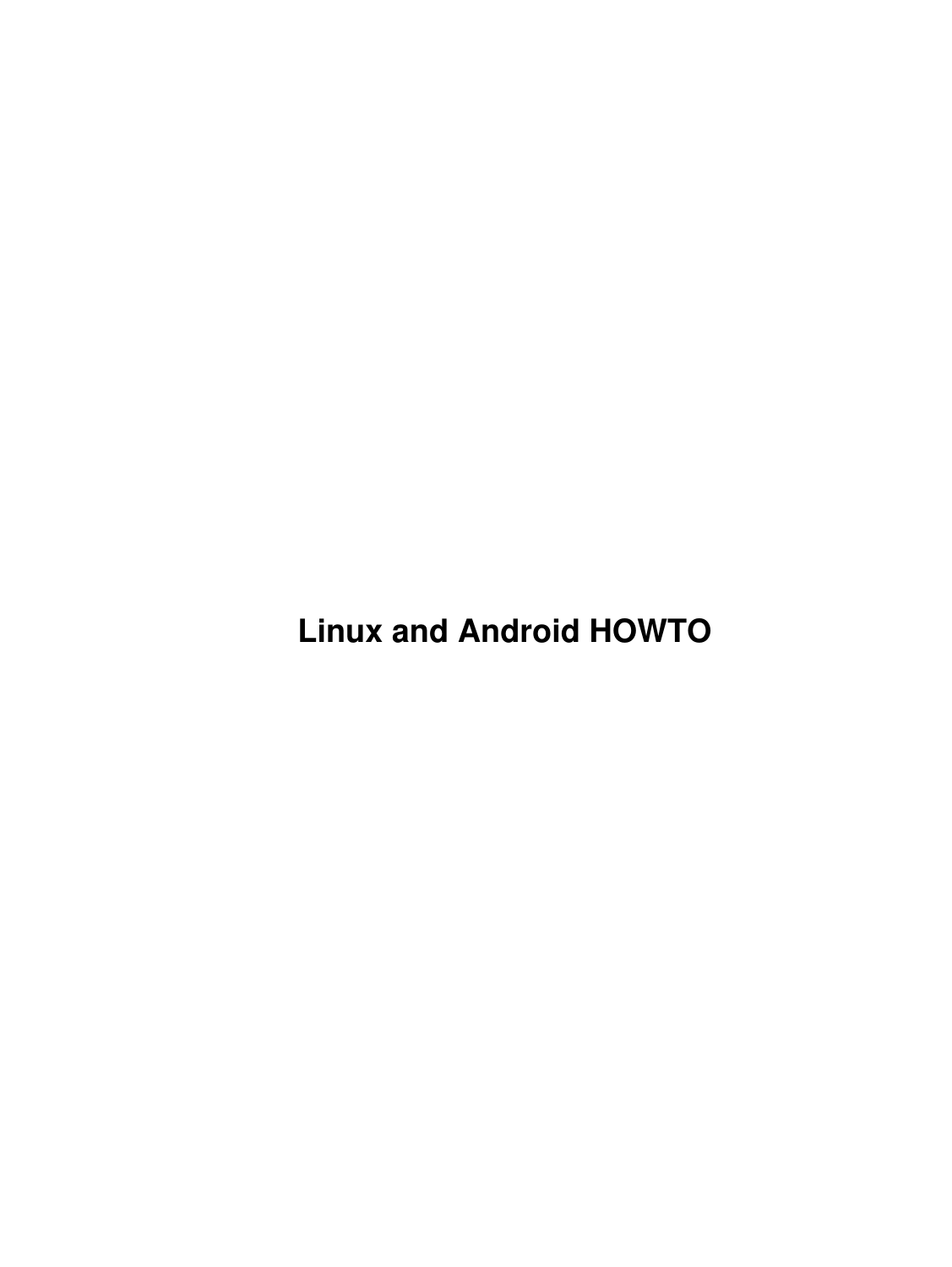# **Table of Contents**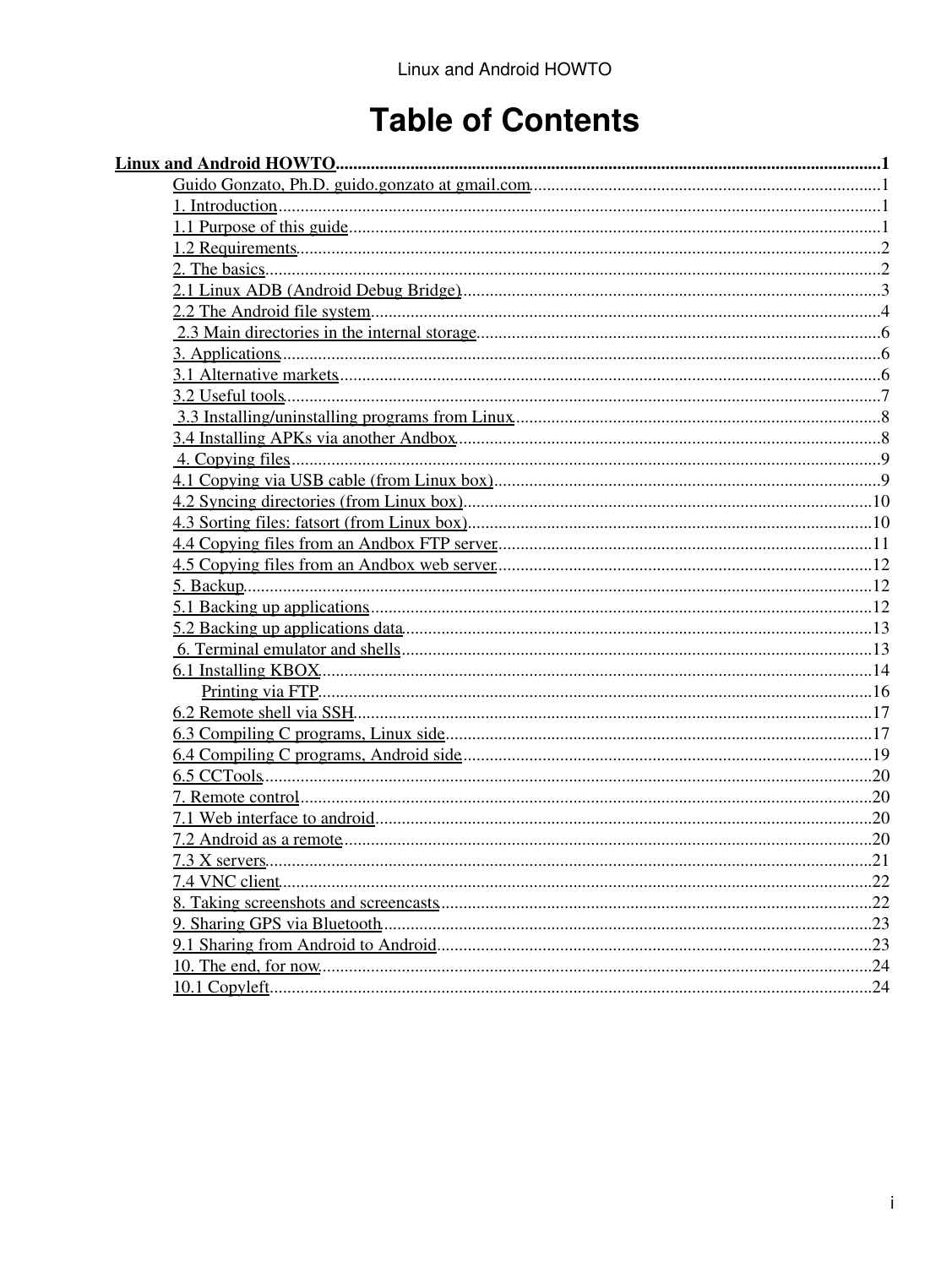## **Guido Gonzato, Ph.D. guido.gonzato at gmail.com**

March 2016, version 1.0.0

*This HOWTO provides information on how to manage your Android device using a GNU/Linux system. It's aimed at reasonably competent Linux users who want more control over their Android device.*

# **1. Introduction**

I started this document at the end of 2014, over 15 years after my previous HOWTOs. In the meantime, GNU/Linux on the desktop has basically failed, but a GNU-less Linux variant has gained a large market share in the mobile industry. It's Android: a partially open platform, based on the Linux kernel and a mix of open and closed programs (``apps''). As a matter of fact, Android is by far the most widespread Linux distribution, even though most of its users don't even know they're using Linux!

(A pocket-size Unix system that one can get for less than 100 bucks. Amazing! If they'd told me about it in the early '90s, I would have dismissed it as cheap science fiction.)

I purchased an Android phone and a mid-spec Android tablet, and I wondered if I could do something interesting with them --- apart from making phone calls and browsing the net, that is. Android is meant to be very easy to use, and no trickery is required for normal use. The thing is, I'm not a normal user: I'm a GNU/Linux sysadmin, and just scratching the surface is not enough for me. So I started experimenting and gathering information.

# **1.1 Purpose of this guide**

This guide is meant to be a quick reference for GNU/Linux users who want to use their Android device in less-than-trivial ways, and want their Linux and Android boxes to talk to each other. Most vendors provide drivers and ancillary programs for Microsoft Windows or Apple OS X only, but a GNU/Linux system is perfectly capable of interacting with Android devices. With a bit of hacking, as usual.

In the following, I will share a few tricks I have collected:

- using the Android Debug Bridge;
- understanding and using the Android file system;
- installing programs from other markets;
- copying and syncing files and directories;
- backing up stuff;
- using a terminal emulator;
- compiling native command-line programs;
- remote control to/from Android;
- and more.

I work on a GNU/Linux Mint box, but I'll try and be distribution-agnostic. I'll concentrate on Free and Open Source Software (FOSS) whenever possible, and I'll take standard, unrooted Android devices into account. By the way: ``rooting'' means tweaking your Andbox to gain root permissions, as you would do in Linux with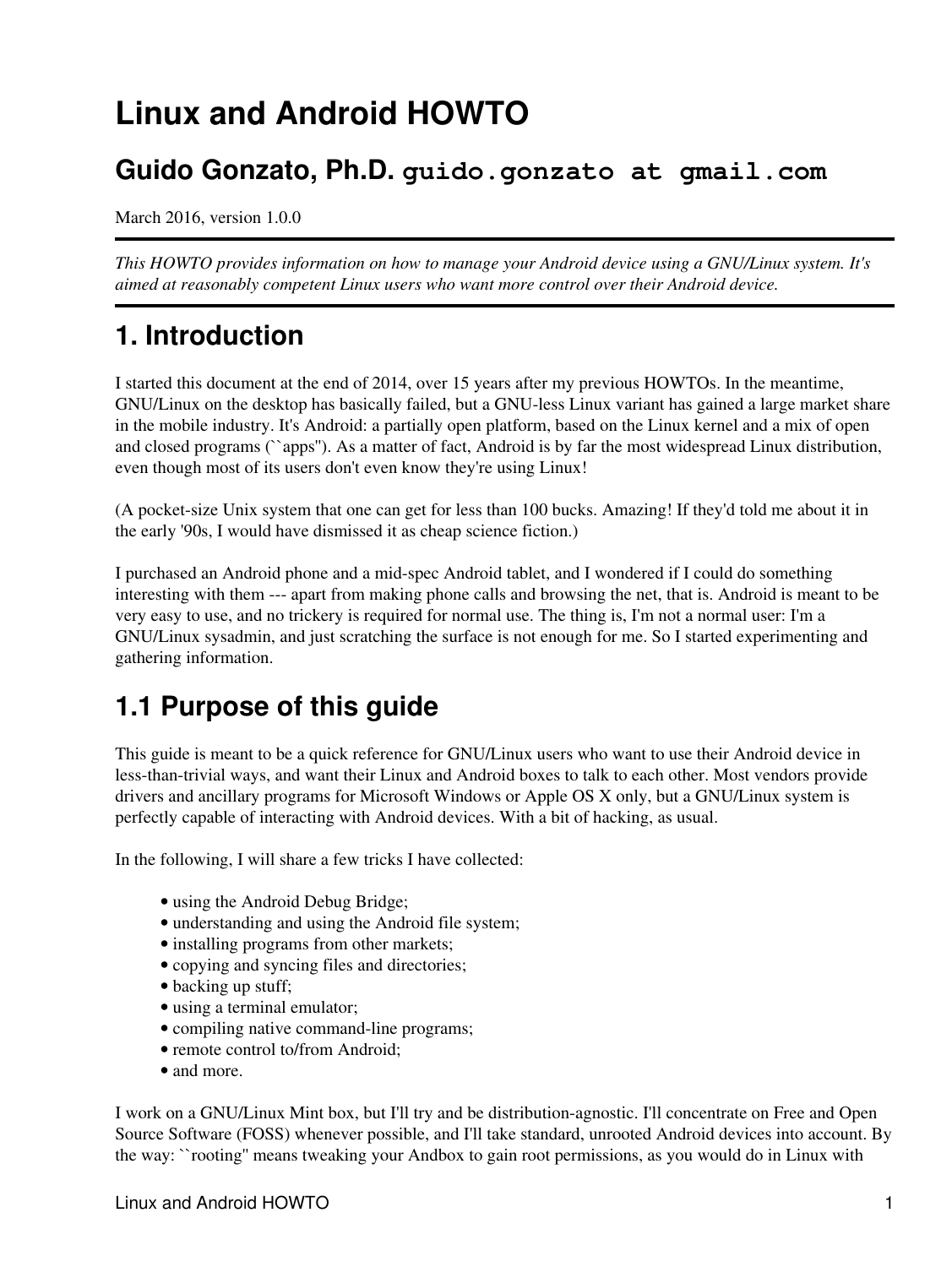sudo. ``Unrooted'' means ``not tweaked''.

Since Android is very fragmented (hey, it's Linux after all!) and several versions are available, I'll just provide information that is applicable to what I own: Android 4.0.4, 4.1.1, and 5.0.1 on ARM architecture. All examples and code in this HOWTO were actually tested on my devices; hopefully, they should work on your device too. If you want me to cover more Android versions, I'll be glad to receive new equipment; or just tips. Equipment is preferred :-)

Currently, the majority of Android devices are ARM based; others are based on x86 or MIPS CPUs, in both 32 and 64 bit flavours. This is not a significant difference: most applications are written in Java with no native code, so they are CPU-agnostic. Instructions in this HOWTO should work for these Android versions, too. I guess that relevant differences concern security policies.

Should you have trouble with your Android device, I suggest that you refer to Android forums. Among the many available, I find the following especially helpful:

- http://forum.xda-developers.com/
- http://forums.androidcentral.com/

Besides: if you find any errors in this guide, please report them to me.

Thoughout this HOWTO, all instances of ``Linux'' actually mean ``GNU/Linux''. The GNU part is very important, and I'm very grateful to GNU for its fantastic programs. ``Andbox'' will stand for ``Android device''.

# **1.2 Requirements**

I shall assume that you are a reasonably competent Linux user: you must be able to open a terminal, issue commands, become root, edit files, compile and install software. No spoon-feeding here.

As far as Android expertise is concerned, only the very basics are required. You are expected to be able to perform common tasks such as installing software, enabling USB debugging, using Bluetooth, and so on. Nothing special, really: in general, you'll have to be able to find out where options are in your device. I would be glad to provide information, but unfortunately no identical menus or screens can be found across different devices of different brands and different Android releases. You will have to figure it out yourself.

Finally: rooting your device might be desirable, but it's not necessary as far as this HOWTO is concerned. Root permissions are normally forbidden in Android, unless an enlightened vendor decides otherwise. I will mention a great program that needs root access (Webkey), but the rest of recommended software will not need it. By the way: in the following, I'll use the appropriate term ``program'' or ``application'', not the marketing term ``app''. (Yep, I'm an old and grumpy guy.)

# **2. The basics**

To begin our journey, you will have to install some essential programs. Please note that Linux-side programs might be available as native packages for your distribution, i.e. as . rpm or . deb archives.

The very first thing you should do is enable USB debugging; this feature is found under ``Settings'',

``Developer options''. If your device lacks this entry (shame on the vendor!), you can enable developer options by tapping 7 times --- I'm not kidding! --- on the ``Build version'' menu.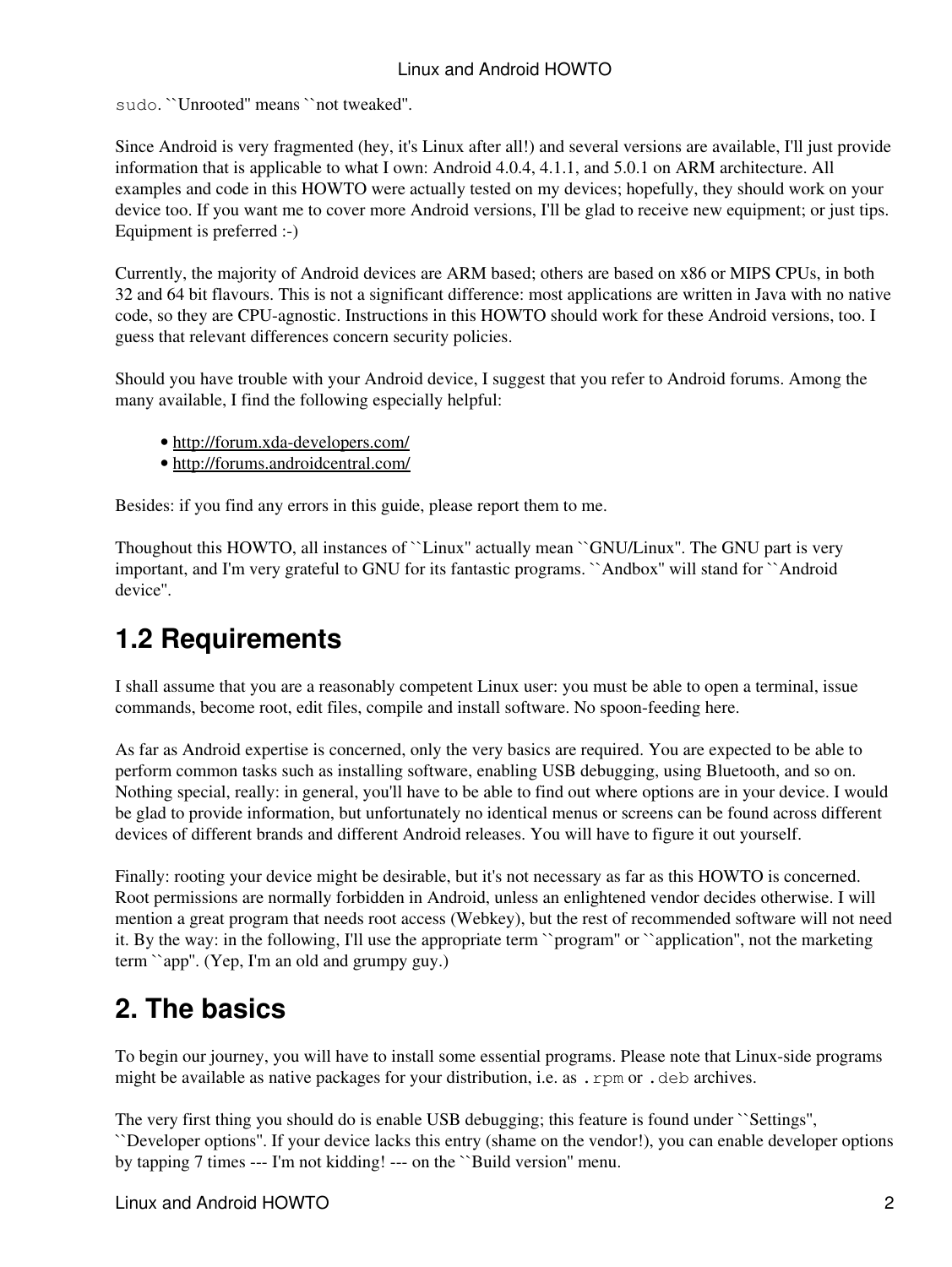# **2.1 Linux ADB (Android Debug Bridge)**

ADB is a command line tool, installable on your Linux box. It lets you communicate with an Andbox, usually connected via USB, in order to perform a wide range of operations.

If you're lucky, your distribution may include a package called android-tools-adb, which contains the adb command. If not, get the Android SDK Tools for Linux from:

#### http://developer.android.com/sdk/

and find out how to install it on your Linux box.

I suggest that you open a terminal and run adb with no options to get an information screen. You should become familiar at least with the following options:

- adb devices: list connected devices
- adb push: copy file/dir from Linux to device
- adb pull: copy file/dir from device to Linux
- adb shell: open command-line shell on the device
- adb install: install a .apk on the device
- adb backup: perform device backup
- adb restore: perform device restore

Before using the adb commands, you must make your Andbox visible to the Linux box. Enable USB debugging on your device and connect it via USB cable to your Linux host; the Andbox will probably make a sound and/or flash the screen and/or ask for your permission. Issue this command:

```
Linux:~$ adb devices
* daemon not running. starting it now on port 5037 *
* daemon started successfully *
List of devices attached 
245a16e41fe71a95427cc4e65d36cc9f device
```
If you don't see any output after ``List of devices attached'', or if a row of `?' is displayed, some steps and some patience are required to make your device visible. First of all, find out your device's Vendor ID and Product ID:

```
Linux:~$ lsusb
...
Bus 001 Device 004: ID 1e68:0072 TrekStor GmbH & Co. KG 
...
```
In this example, 1e68 is my tablet's Vendor ID, while 0072 is the Product ID.

I assume that your Linux distribution uses udev. As root, edit the file:

/etc/udev/rules.d/50-android.rules

(create a new file if it's missing) and add this line:

```
SUBSYSTEM=="usb", SYSFS{idVendor}=="1e68", MODE="0666"
```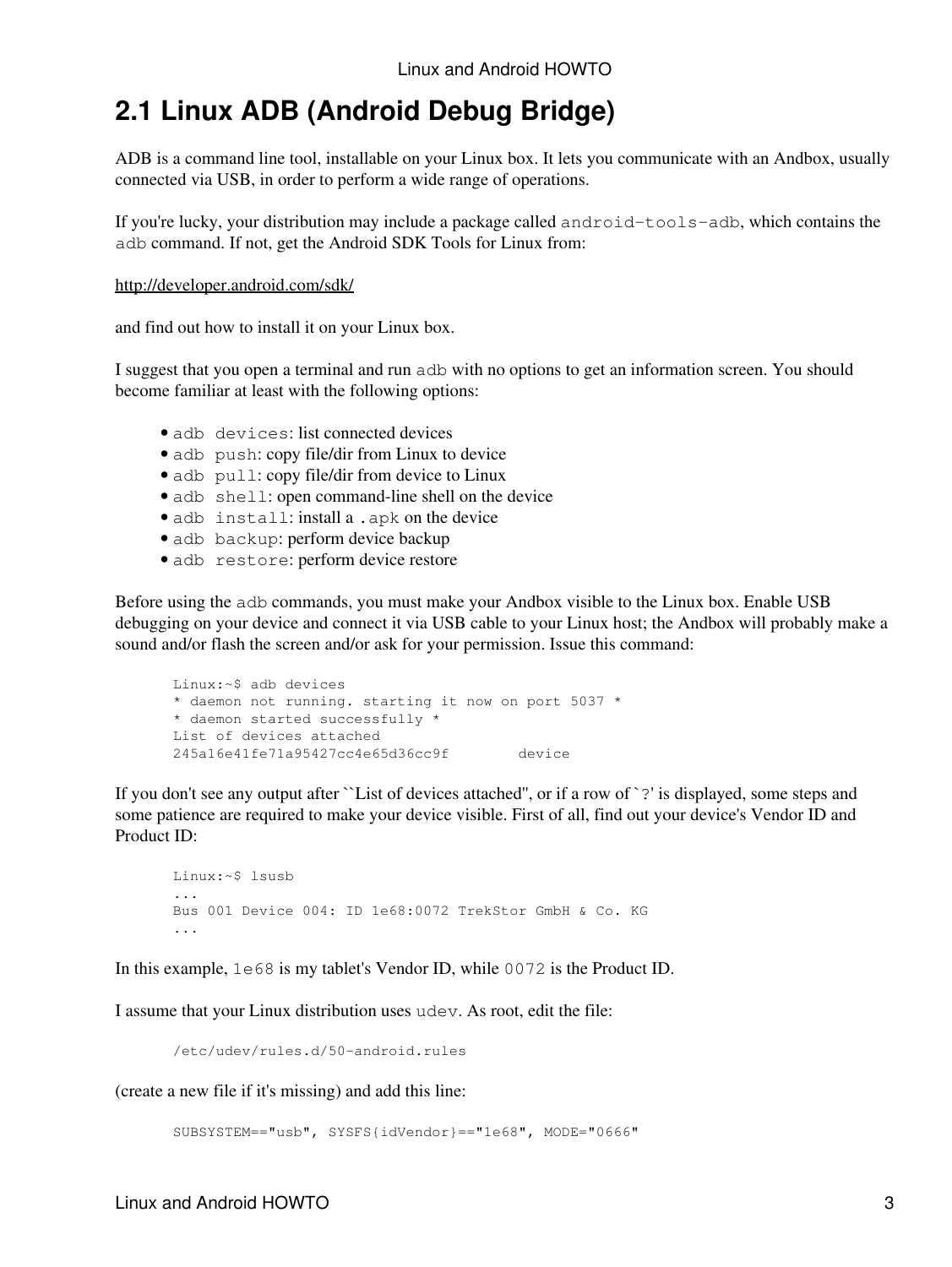Change your Vendor ID and username as necessary, save the file and restart udev:

```
Linux:~$ sudo udevadm control --reload
```
Some devices may also need this additional step:

```
Linux:~$ mkdir $HOME/.android
echo "0X1E68" >> $HOME/.android/adb_usb.ini
```
that is, 0X (zero-ex) followed by your Vendor ID, all uppercase. Now unplug the USB cable, plug it in again, and run the commands:

```
Linux:~$ adb kill-server
Linux:~$ adb devices
* daemon not running. starting it now on port 5037 *
* daemon started successfully *
List of devices attached 
245a16e41fe71a95427cc4e65d36cc9f device
```
Now your Andbox should be visibile. If it's still not recognised, try all the above as root. If it still doesn't work, there might be a problem with your Andbox; you should consult your device's vendor.

If you have more than one device, you might have to restart the adb service to make the new Andbox visible when you plug it:

```
Linux:~$ adb devices
List of devices attached
Linux:~$ # no luck. Unplug the device
Linux:~$ adb kill-server
Linux:~$ # plug the device
Linux:~$ adb devices
* daemon not running. starting it now on port 5037 *
* daemon started successfully *
List of devices attached 
047011c34260a417 device
```
### **2.2 The Android file system**

Now we can talk to the Andbox via adb, so let's have a look at the Android file system hierarchy. I assume that you're familiar with the standard Linux directory hieararchy; Android's is fairly similar, with a couple of important differences.

Connect your Andbox and run the adb shell command, which launches Android's internal shell. Please be aware that Android's native shell is much less sophisticated than bash; available commands are not made by GNU either, so you should expect minor differences.

```
Linux:~$ adb shell
shell@android:/ $ ls -l
drwxr-xr-x root root 2015-10-19 09:48 acct<br>drwxrwx--- system cache 2015-10-19 10:52 cache<br>dr-x------ root root 2015-10-19 09:48 confi
drwxrwx--- system cache 2015-10-19 10:52 cache
dr-x------ root root 2015-10-19 09:48 config
lrwxrwxrwx root root 2015-10-19 09:48 d -> /sys/kernel/debug
drwxrwx--x system system 2015-10-06 07:53 data
-rw-r--r-- root root 116 1970-01-01 01:00 default.prop
drwxr-xr-x root root 2015-10-19 09:48 dev
```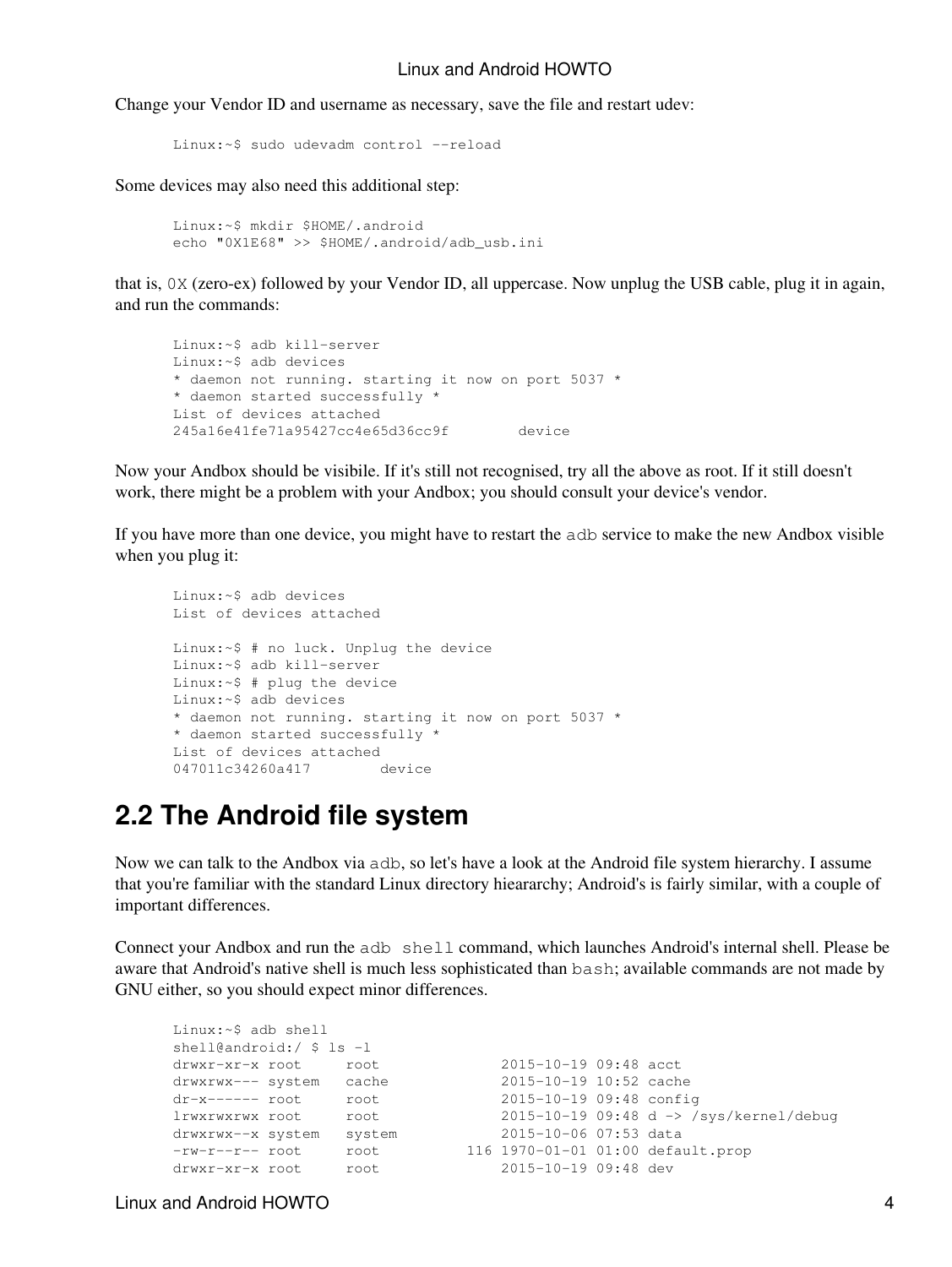| lrwxrwxrwx root    | root   |                                  | $2015 - 10 - 19$ 09:48 etc $\rightarrow$ /system/etc    |
|--------------------|--------|----------------------------------|---------------------------------------------------------|
| -rwxr-x--- root    | root   | 98692 1970-01-01 01:00 init      |                                                         |
| -rwxr-x--- root    | root   |                                  | 7272 1970-01-01 01:00 init.antares.rc                   |
| -rwxr-x--- root    | root   |                                  | 2344 1970-01-01 01:00 init.goldfish.rc                  |
| -rwxr-x--- root    | root   |                                  | 2820 1970-01-01 01:00 init.nv dev board.usb.rc          |
| -rwxr-x--- root    | root   | 17549 1970-01-01 01:00 init.rc   |                                                         |
| drwxrwxr-x root    | system | 2015-10-19 09:48 mnt             |                                                         |
| drwx------ root    | root   | 1970-01-01 01:00 modules         |                                                         |
| dr-xr-xr-x root    | root   | 1970-01-01 01:00 proc            |                                                         |
| drwx------ root    | root   | 2012-08-30 12:39 root            |                                                         |
| drwxr-x--- root    | root   | 1970-01-01 01:00 sbin            |                                                         |
| lrwxrwxrwx root    | root   |                                  | $2015 - 10 - 19$ 09:48 sdcard $\rightarrow$ /mnt/sdcard |
| drwxr-xr-x root    | root   | 2015-10-19 09:48 sys             |                                                         |
| drwxr-xr-x root    | root   | 2014-01-15 13:23 system          |                                                         |
| -rw-r--r-- root    | root   |                                  | 1308 1970-01-01 01:00 ueventd.antares.rc                |
| -rw-r--r-- root    | root   |                                  | 272 1970-01-01 01:00 ueventd.goldfish.rc                |
| -rw-r--r-- root    | root   | 3825 1970-01-01 01:00 ueventd.rc |                                                         |
| lrwxrwxrwx root    | root   |                                  | $2015-10-19$ 09:48 vendor $\rightarrow$ /system/vendor  |
| shell@android:/ \$ |        |                                  |                                                         |

Minor differences are possible; for example, in the above screenshot I omitted a directory that is apparently tied to a specific vendor. Note that all directories except three belong to  $root:root;$  as a consequence, access to their contents will be limited on unrooted devices.

Now run the mount command, to see what devices correspond to what directories (line-broken for readability):

```
shell@android:/ $ mount
rootfs / rootfs ro,relatime 0 0
tmpfs /dev tmpfs rw, nosuid, relatime, mode=755 0 0
devpts /dev/pts devpts rw, relatime, mode=600 0 0
proc /proc proc rw, relatime 0 0
sysfs /sys sysfs rw,relatime 0 0
tmpfs /mnt tmpfs rw, relatime, mode=775, gid=1000 0 0
debugfs /sys/kernel/debug debugfs rw, relatime 0 0
none /acct cgroup rw, relatime, cpuacct 0 0
tmpfs /mnt/asec tmpfs rw, relatime, mode=755, gid=1000 0 0
tmpfs /mnt/obb tmpfs rw, relatime, mode=755, gid=1000 0 0
none /dev/cpuctl cgroup rw,relatime,cpu 0 0
/dev/block/platform/sdhci-tegra.3/by-num/p3 /system ext4 \
   ro,relatime,user_xattr,acl,barrier=1,data=ordered 0 0
/dev/block/platform/sdhci-tegra.3/by-num/p7 /data ext4 \
   rw,nosuid,nodev,noatime,errors=panic,user_xattr,acl,barrier=1,\
   journal_async_commit,nodelalloc,data=ordered 0 0
/dev/block/platform/sdhci-tegra.3/by-num/p4 /cache ext4 \
   rw,nosuid,nodev,noatime,errors=panic,user_xattr,acl,barrier=1,\
  journal async commit, nodelalloc, data=ordered 0 0
/dev/block/vold/179:8 /mnt/sdcard vfat \
   rw,dirsync,nosuid,nodev,noexec,relatime,gid=1015,fmask=0002,\
   dmask=0002,allow_utime=0020,codepage=cp437,iocharset=iso8859-1,\
  shortname=mixed, utf8, errors=remount-ro 0 0
/dev/block/vold/179:8 /mnt/secure/asec vfat \
  rw,dirsync,nosuid,nodev,noexec,relatime,qid=1015,fmask=0002,\
  dmask=0002,allow_utime=0020,codepage=cp437,iocharset=iso8859-1,\
  shortname=mixed,utf8,errors=remount-ro 0 0
tmpfs /mnt/sdcard/.android_secure tmpfs ro, relatime, size=0k, mode=000 0 0
/dev/block/dm-0 /mnt/asec/com.collabora.libreoffice-2 vfat \
   ro,dirsync,nosuid,nodev,relatime,uid=1000,fmask=0222,dmask=0222,\
   codepage=cp437,iocharset=iso8859-1,shortname=mixed,utf8,errors=remount-ro 0 0
shell@android:/ $ _
```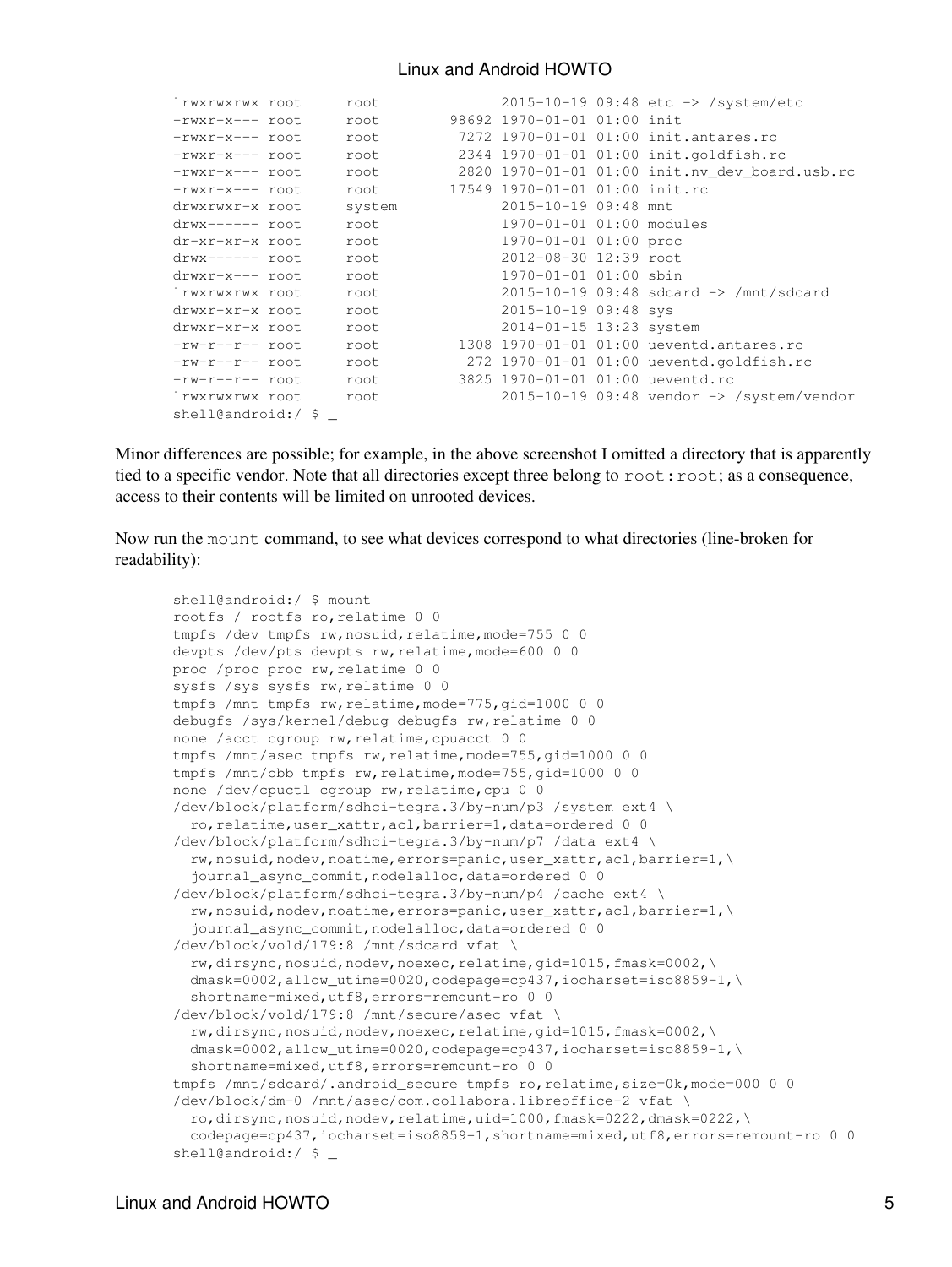Note the similarities and the differences with Linux filesystems; it looks a lot like standard Unix, anyway.

What you can actually do with the file system layout is *much* less than you would with Linux. On standard, unrooted devices, you can only access the internal storage, usually mounted on /mnt/sdcard, and the external storage (if available), usually mounted on  $/$ mnt $/$ external sd. The actual names of these directories may vary; e.g. /storage/sdcard0 or something else. You'll probably have to figure it out for each device.

User data, programs included, are stored in /data. Using the Android shell you can cd to that directory, but you can't list its contents if you lack root permissions. Programs are usually stored in /data/app, but others (typically, paid programs and programs moved to the external storage) under /mnt/asec.

A very important directory under /data is accessible and writeable: /data/local/tmp. We'll make use of this directory later.

Note that internal and external storage is mounted as VFAT, the beloved file system that lacks file permissions and many more features. We will see in the following how to circumvent VFAT limitations.

# **2.3 Main directories in the internal storage**

Assuming that /mnt/sdcard is the directory containing the internal storage, you should become familiar with the following sub-directories. Remember that /mnt/sdcard is mounted as VFAT; directory names are therefore case-insensitive.

- Android/data/ contains directories with programs' user data. Each directory is named after the application, using a naming convention that will be explained in Section Installing/Uninstalling Programs from Linux. For example, Firefox settings are stored in org.mozilla.firefox/.
- Download/ may contain files downloaded by browsers, unless they're configured otherwise.
- DCIM/ contains one or more directories, each of which contains photographs stored as . jpg files. In my phone, DCIM/ contains two directories, Camera and OpenCamera. Each directory contains pictures taken with a specific camera program: the default (Camera) and an additional program I installed (OpenCamera).
- LOST. DIR/ may contain files that were recovered at boot time, when Android performs a file system check.
- Notifications/ contains sound files for notifications (SMS, etc.). You can add your favourite sound files there.
- Ringtones/, similarly, contains sound files used as ring tones. You can add your favourite sound files there.
- System/ may contain system data; in my phone, contacts backups are saved in System/PIM/.
- Bluet oot h / contains file transfered via Bluetooth.

In addition, some applications make their data directory under /mnt/sdcard directly; for example, /mnt/sdcard/Foo123.

# **3. Applications**

# **3.1 Alternative markets**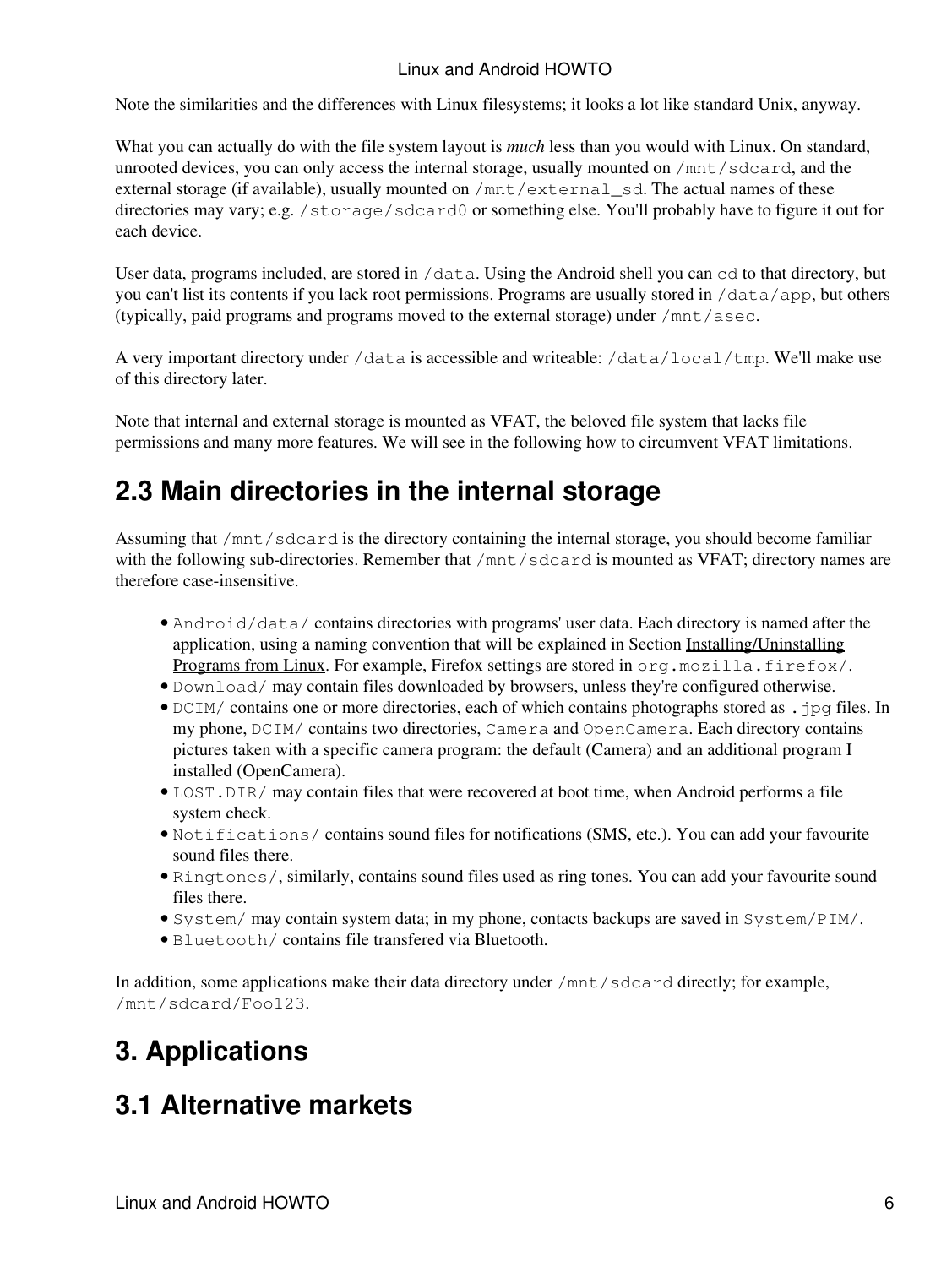In case you don't know: Android applications are distributed as .  $apk$  (Android application package) files, which are simple zip-compressed archives. Apk is the standard Android package format, and it serves the same purpose as .rpm or .deb archives in Linux distributions. As you probably know, programs are not downloaded as .apks from Google Play; they're pushed to your device.

If you don't want to use the Google Play repository, or if you can't, there are alternative markets that provide Android FOSS:

F-Droid, •

### https://f-droid.org/

lets you download programs . apks directly, or via its client called FDroid. apk. I strongly suggest that you install the latter, that (from the F-Droid page) ``makes it easy to browse, install, and keep track of updates on your device.''

AOpenSource.com, •

### http://www.aopensource.com

is another repository dedicated to FOSS. In many cases, it simply redirects to Google Play; in other cases, to the application's home page.

In fact, many Android programs have their own web page, from which you can download the . apk and, in some cases, the program sources, documentation and so on.

## **3.2 Useful tools**

Advanced Android users will want to install a file manager and a decent keyboard. Several FOSS programs are available, and my suggestions are:

Hacker's Keyboard: •

http://code.google.com/p/hackerskeyboard/

is a ``real'' keyboard that provides arrow keys, Esc, Alt, Ctrl, and so on; you really can't do without it if you plan to use a terminal emulator. Released under the Apache License 2.0.

Ghost Commander: •

### https://sites.google.com/site/ghostcommander1

is a very powerful, easy to use and complete dual-pane file manager, released under the GPL3. In addition to the usual features, it also provides plugins for accessing files via SMB, SFTP, GoogleDrive, DropBox, and BOX.

There are many other free file managers, but I feel that Ghost Commander is the most complete. Of course, feel free to install another if you prefer.

In addition to the tools above, you may want to turn your Andbox into something similar to a real Linux machine. You really want a terminal emulator and BusyBox, http://www.busybox.net/. The latter is a single executable that provides the functionality of several commands that you normally expect to find in any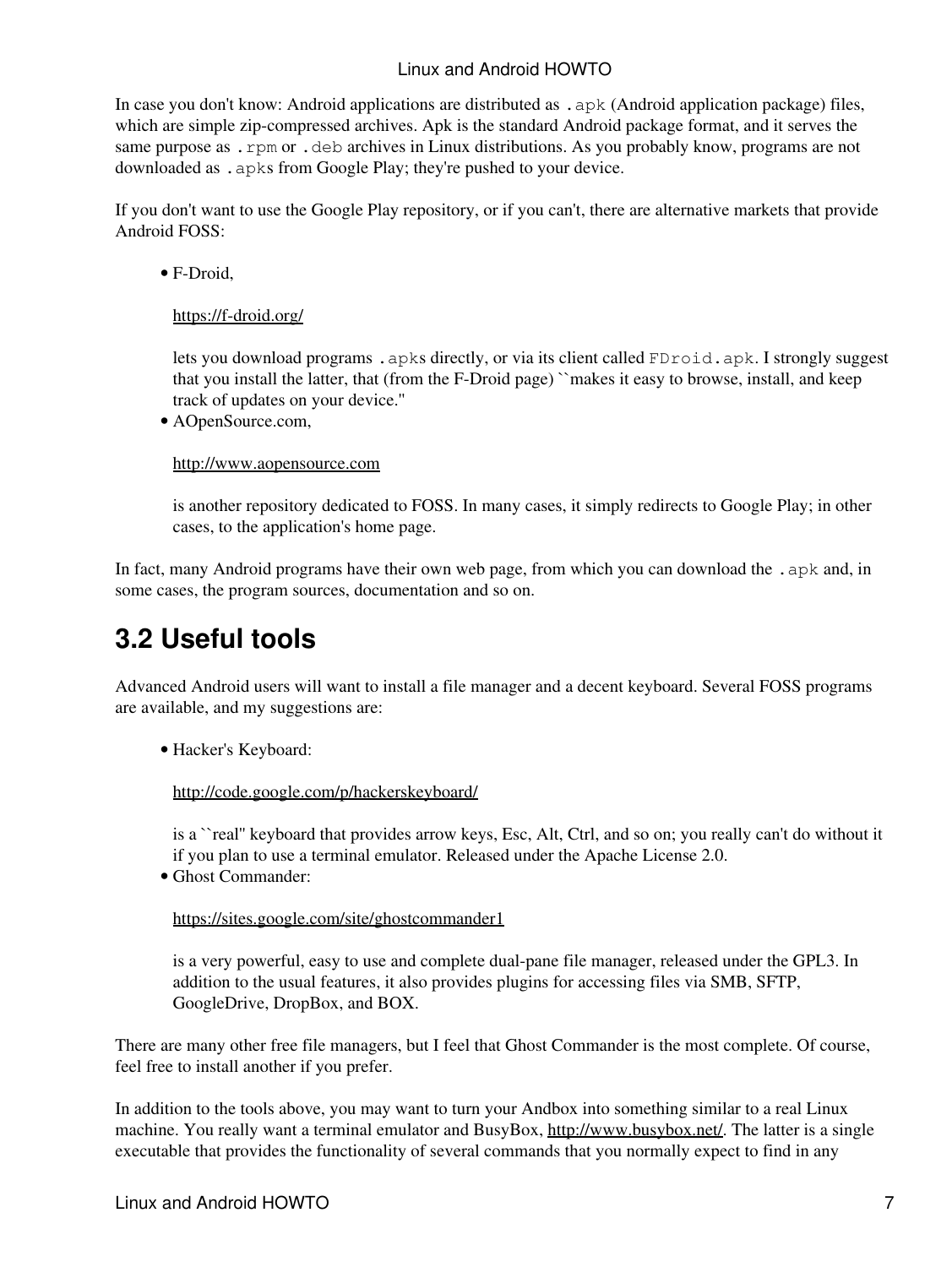self-respecting Unix box, but that are missing in Android. cp and tar are the first that spring to mind.

In Section Terminal Emulators and Shells some terminal emulators will be briefly described; they also include BusyBox. The terminal emulator will let you run countless command-line programs that you can port to Android yourself!

# **3.3 Installing/uninstalling programs from Linux**

You may find it convenient to download and store . apks in your Linux machine, possibly to install them on several Andboxes.

Let's suppose you downloaded an application,  $f \circ 123$ . apk, and want to install it in your Andboxes. The simplest solution is to use the adb install command:

```
Linux:~$ ls *apk
884K foo123.apk
Linux:~$ adb install foo123.apk
3658 KB/s (898144 bytes in 0.239s)
        pkg: /data/local/tmp/foo123.apk
Success
Linux:~$ _
```
You might be surprised to find out that an application's real name *does not correspond* to the name of its apk! For example, the real name of  $f \circ 123$  could be something similar to com. android.  $f \circ 123$ . This naming method is based on Java package conventions, which are described at this page:

### http://docs.oracle.com/javase/tutorial/java/package/namingpkgs.html

You must know a program's real name if you want to uninstall it using adb. To find out a program's real name, you can use Ghost Commander. Select ``Home'', ``Applications'', and carefully read the list of installed .apks; under each entry, the program's real name is printed in smaller characters.

Now you have all the necessary information to uninstall foo123 using adb uninstall:

```
Linux:~$ adb uninstall foo123
Failure
Linux:~$ adb uninstall com.android.foo123
Success
Linux:~$ _
```
## **3.4 Installing APKs via another Andbox**

An Andbox can easily share its installed programs with another device, provided that the Android versions are compatible. All you need is Ghost Commander. In the next paragraph, you can see how to send a file to Alice using Bob's Andbox.

From the ``Home'' position, select ``Applications'' to get a list of installed .apks; click on the one you want and copy it to a standard folder (say, /mnt/sdcard.) From this location, long press on the program .apk and select ``Send To...''. Now select Bluetooth, which is probably the easiest way to send the APK to Alice; or choose another method from Section Copying Files below. If your device refuses to send a .apk file via Bluetooth, just rename or zip it before sending it, then unpack it or rename it back on the new device.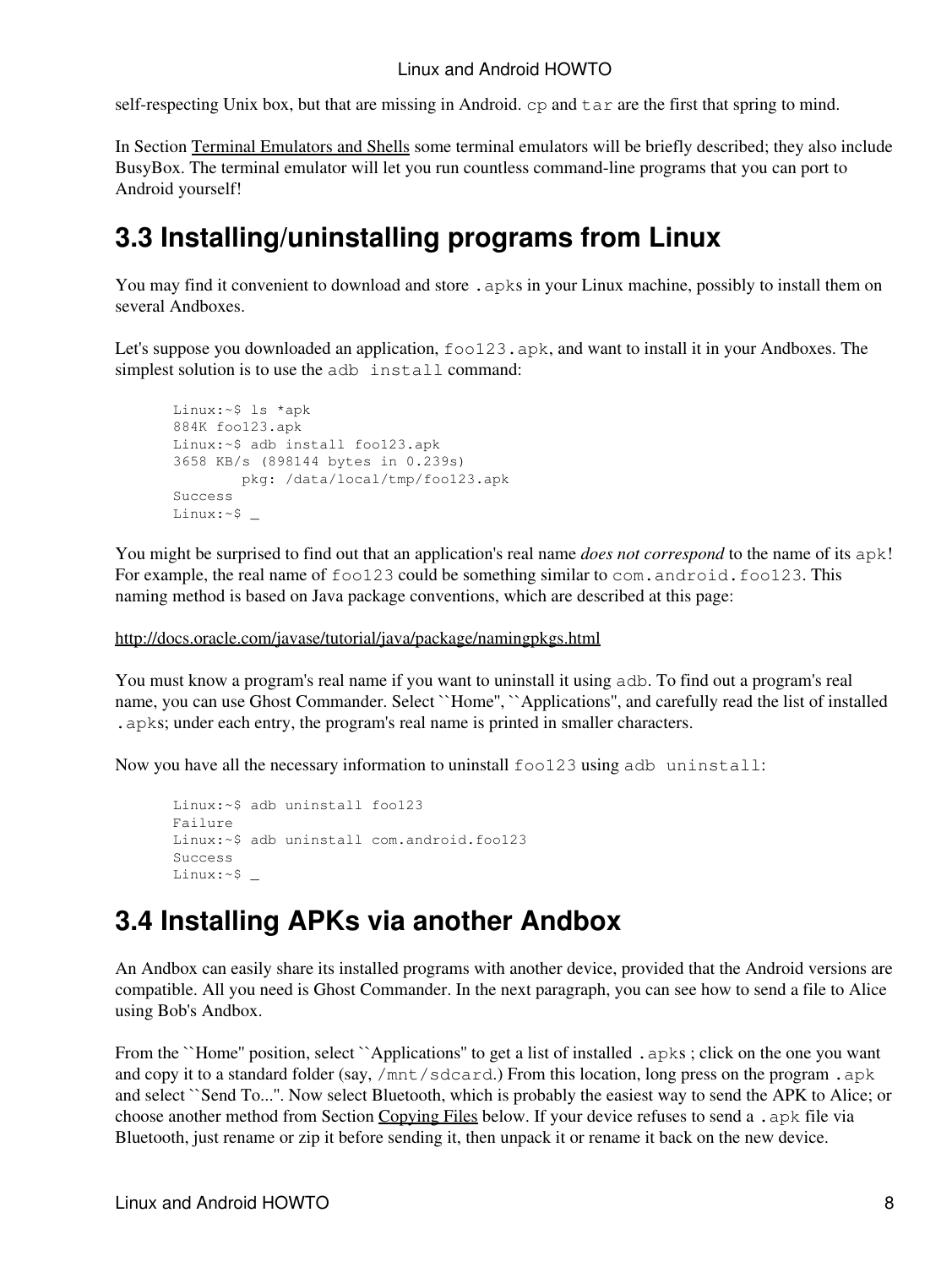From within the Ghost Commander, tap on the .apk file to install the program. When done, you can delete the .apk.

# **4. Copying files**

Exchanging files between Linux and Android should be trivial, right? Well, it's not. There are several ways to copy files from/to your Andbox, using a cable or Wi-Fi.

# **4.1 Copying via USB cable (from Linux box)**

When you connect your device via USB cable, Linux may see it either as an external USB drive or as an *MTP device*, i.e. a multimedia player. In the first case, udev mounts the device somewhere, like /media/guido/DEVICE. Exchanging files is now trivial:

```
Linux~$ rsync -av --delete -i ~/Documents/MyStuff/ /media/guido/DEVICE/MyStuff/
```
If the Andbox is connected via MTP, more trickery might be required. Some Linux versions will mount the device using  $qfsd-fuse$ ; for instance, my phone's internal storage is accessible at this directory:

/run/user/1000/gvfs/mtp:host=%5Busb%3A001%2C111%5D/Internal Storage

You may want to make a directory like the above more accessible creating a symbolic link, but unfortunately this directory is only temporary. In fact, the next time you plug your Andbox, the string mtp:host is bound to change.

```
Linux:~$ ln -s /run/user/1000/qvfs/mtp\:host\=%5Busb%3A001%2C111%5D/Internal\ Storage/ Pho
Linux:~$ cd Phone
Linux:~/Phone$ ls -l
totale 481K
32K drwx------ 1 guido guido 32K lug 29 13:09 Alarms/
32K drwx------ 1 guido guido 32K mar 2 2012 Android/
  0 drwx------ 1 guido guido 0 ago 26 11:59 Backups/
32K drwx------ 1 guido guido 32K mag 20 2014 baidu/
  0 drwx------ 1 guido guido 0 ott 6 19:57 bluetooth/
32K drwx------ 1 guido guido 32K mar 23 2015 CallRecordings/
512 -rw------- 1 guido guido 145 lug 29 12:46 customized-capability.xml
32K drwx------ 1 guido guido 32K lug 29 13:10 DCIM/
  0 drwx------ 1 guido guido 0 ott 9 12:40 Download/
  0 drwx------ 1 guido guido 0 dic 31 1999 LOST.DIR/
32K drwx------ 1 guido guido 32K lug 29 14:33 MIUI/
  0 drwx------ 1 guido guido 0 lug 31 10:00 Music/
  0 drwx------ 1 guido guido 0 ago 3 11:03 Notifications/
  0 drwx------ 1 guido guido 0 set 22 14:54 Pictures/
32K drwx------ 1 guido guido 32K mar 12 2014 Ringtones/
32K drwx------ 1 guido guido 32K gen 7 2013 svox/
32K drwx------ 1 guido guido 32K gen 9 2013 System/
  0 drwx------ 1 guido guido 0 ott 15 14:40 tmp/
Linux:~/Phone$ _
```
You will immediately notice that accessing the Andbox file system is quite slow.

In other cases, nothing happens. To access files on the device, you'll have to use programs that deal with MTP: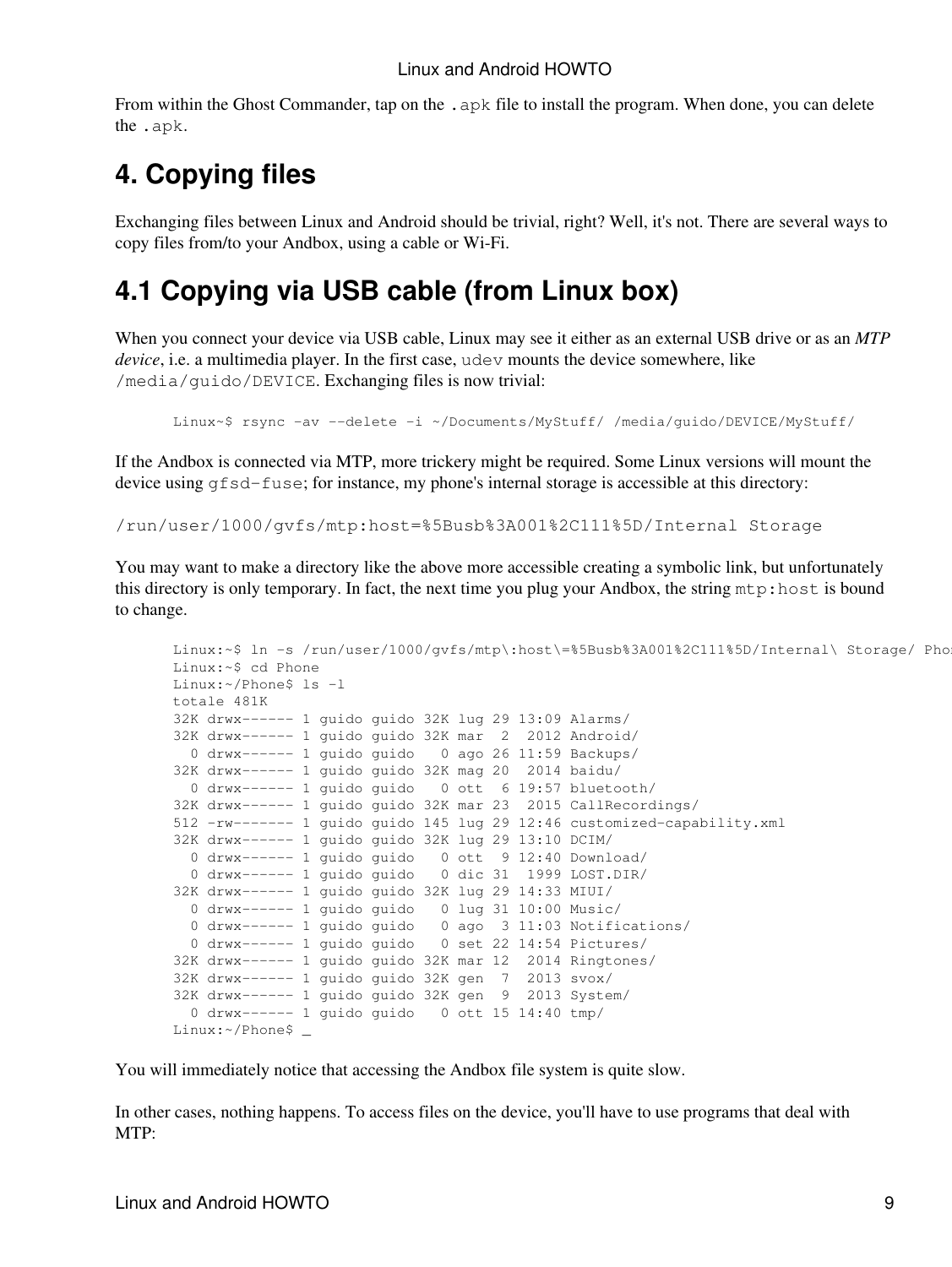• Libmtp, http://libmtp.sourceforge.net/

Provides MTP Tools, i.e. command line utilities to manage files, albums, playlists etc. on the device. • Gmtp, http://gmtp.sourceforge.net/

A graphical program to perform the same actions as MTP Tools.

In my personal experience, copying files with MTP has proven to be unreliable and error-prone. Copying files is also possible via ADB commands, which appear to be quite reliable. The following two commands copy (push) a file from Linux to the Andbox, and the other way around (pull):

```
Linux:~$ adb push file.txt /mnt/sdcard/directory/
Linux:~$ adb pull /mnt/sdcard/directory/file.txt
```
In the latter example, please note you must not add a dot at the end of the command: it's not the same as the Linux command cp /mnt/sdcard/file.txt .

## **4.2 Syncing directories (from Linux box)**

If you want to keep a directory synchronised between the Linux box and the Andbox, in theory the command adb sync should suffice. In practice, I never managed to make it work.

Fortunately, there's a nice tool called adb-sync. It's written in Python and it's released under the Apache License at this address:

https://github.com/google/adb-sync

get it by cloning the GIT repository, then copy the command to a directory included in your \$PATH:

```
Linux:~$ git clone https://github.com/google/adb-sync
Linux:~$ mv adb-sync/adb-sync ~/bin/
Linux:~$ _
```
adb-sync works in a similar manner as standard rsync:

```
Linux:~$ adb-sync --delete SYNC-ME/ /mnt/sdcard/SYNC-ME/
Sync: local SYNC-ME, remote /mnt/sdcard/SYNC-ME/
Scanning and diffing...
Warning: could not parse 'd---rwxr-x 2 system sdcard_r \
32768 Oct 19 10:54 /mnt/sdcard/SYNC-ME/'.
Push: /mnt/sdcard/SYNC-ME/
Push: /mnt/sdcard/SYNC-ME//file1.txt
Push: /mnt/sdcard/SYNC-ME//file2.txt
Push: /mnt/sdcard/SYNC-ME//file3.txt
Total: 0 KB/s (0 bytes in 0.640s)
Linux:~$ _
```
## **4.3 Sorting files: fatsort (from Linux box)**

Let's suppose you copied a bunch of music files to your device. You run your music player and open the directory containing the files. Surprise: they're not sorted, and are displayed in (apparently) random order!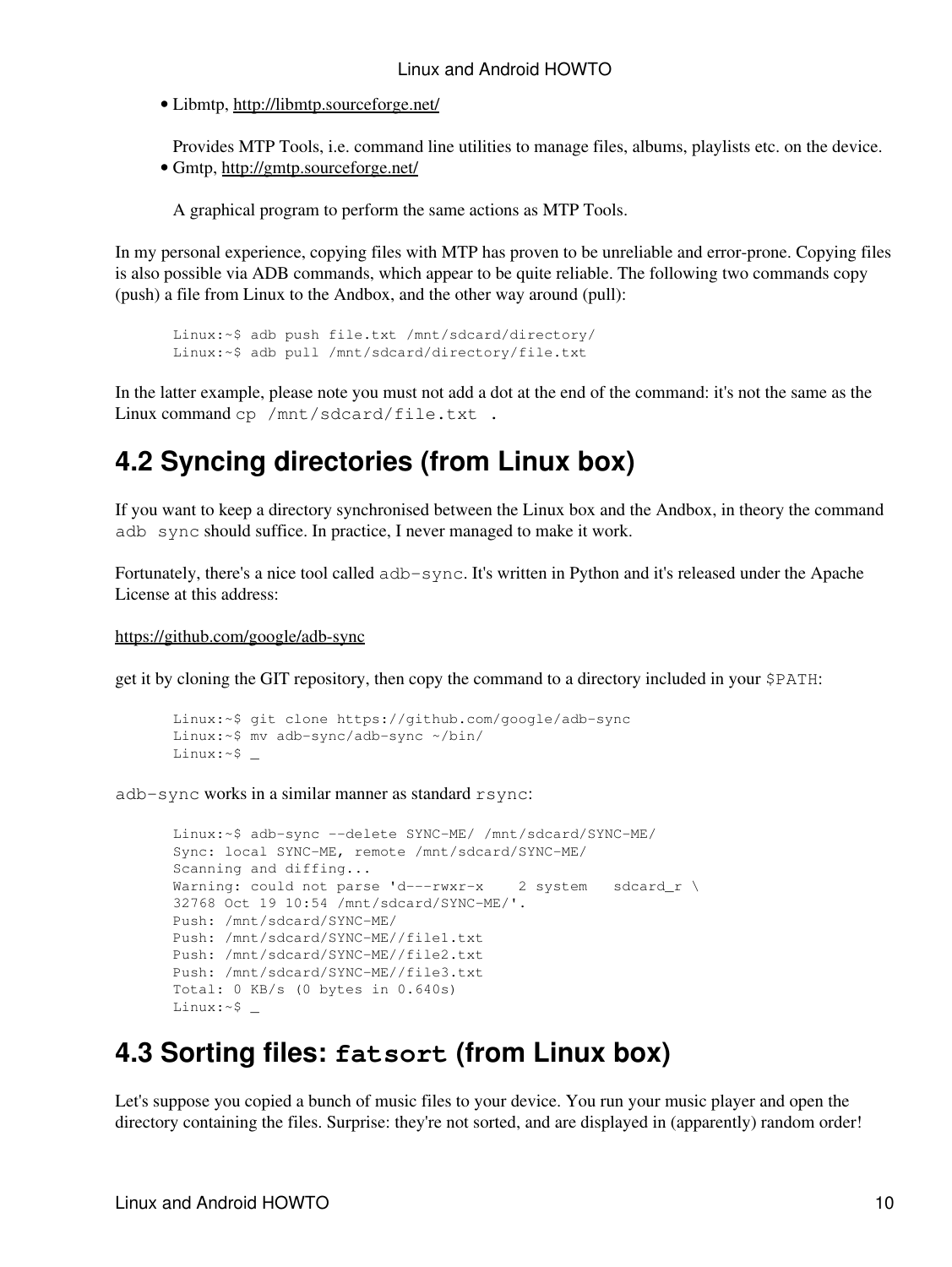It's the way the VFAT filesystem works, on Andboxes and MP3 players too. Enter fatsort, a great tool available here:

#### http://fatsort.sourceforge.net/

It's a command line program for Linux that sorts VFAT file systems on connected devices.

Plug the USB cable and mount the device. As root, run the fdisk tool:

```
Linux:~# fdisk -l
...
Disk /dev/sdd: 15.9 GB, 15925772288 bytes
1 heads, 32 sectors/track, 972032 cylinders, total 31105024 sectors
Units = sectors of 1 * 512 = 512 bytes
Sector size (logical/physical): 512 bytes / 512 bytes
I/O size (minimum/optimal): 512 bytes / 512 bytes
Disk identifier: 0x00000000
 Device Boot Start End Blocks Id System
/dev/sdd1 32 30777343 15388656 c W95 FAT32 (LBA)
```
In the above example,  $/$ dev $/$ sdd1 is the Android VFAT file system. To sort the files therein, check the consistency of the file system and run fatsort:

```
Linux:~# fsck.vfat -a /dev/sdb1
dosfsck 3.0.16, 01 Mar 2013, FAT32, LFN
0x41: Dirty bit is set. Fs was not properly unmounted and some data may be corrupt.
 Automaticaly removing dirty bit.
Performing changes.
/dev/sdb1: 8060 files, 856099/1921702 clusters
Linux:~# fatsort -f /dev/sdb1
FATSort Utility 0.9.15 by Boris Leidner <fatsort(at)formenos.de>
File system: FAT32.
Sorting directory /
Sorting directory /CTR/
Sorting directory /Foto/
Sorting directory /Guido/
...
Linux:~# _
```
In theory, fatsort should be run on unmounted file systems, but the above works and is reasonably safe.

## **4.4 Copying files from an Andbox FTP server**

This is the most traditional way to upload and download files to/from a server. Among the several available, I picked up Swiftp FTP Server:

http://ppareit.github.io/swiftp/

also available on F-Droid.

This application is released under the GPL and runs on the non-standard port 2121, so it can run on unrooted Andboxes. (21 is a privileged port.) In the Login settings, set user and password for uploads and downloads,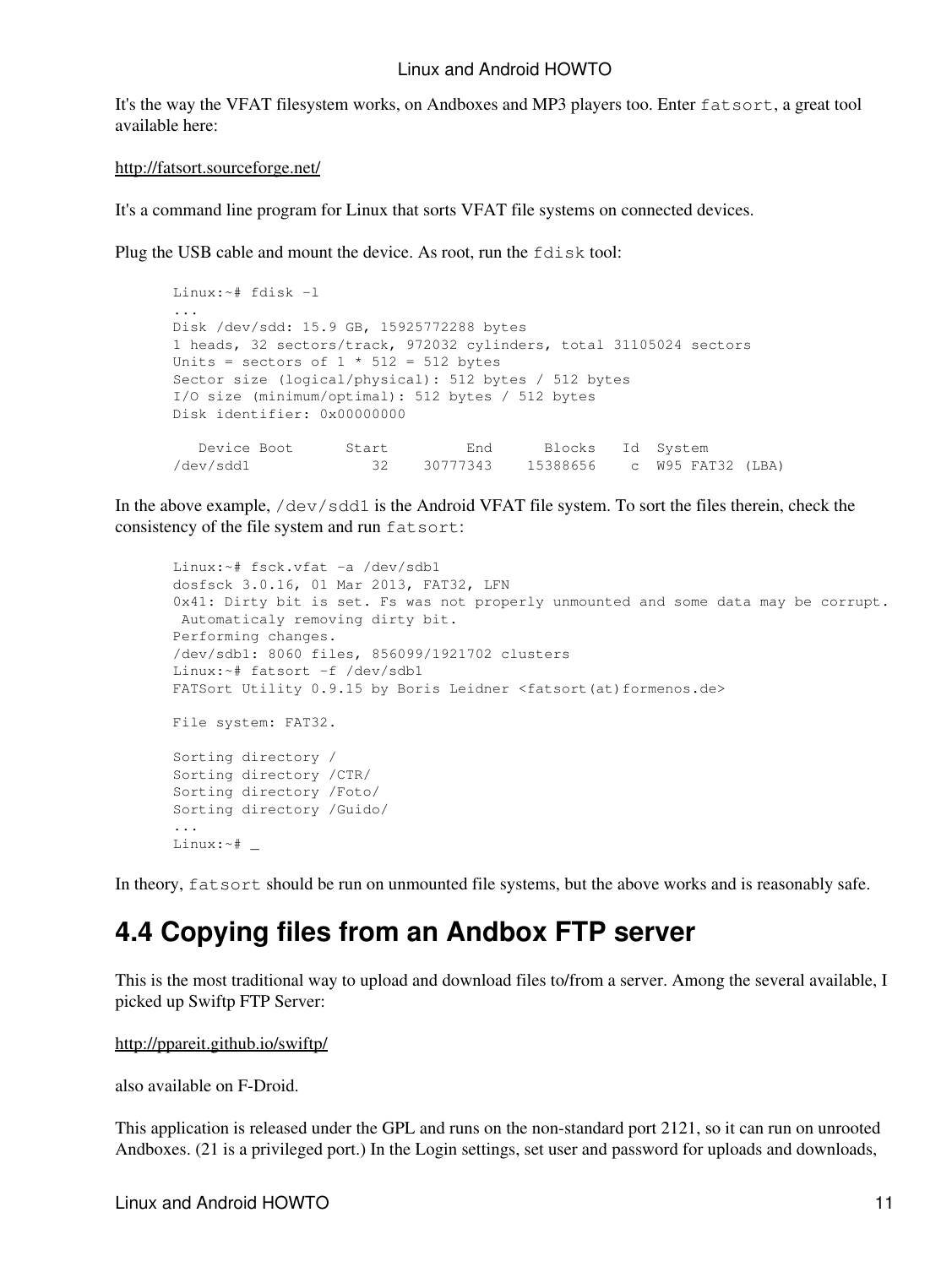or anonymous login for download only. In the latter case, username and password are ``ftp'', ``guest''. Take note of your Andbox's IP adress and, from the Linux box, start an ftp session. The default remote directory is /mnt/sdcard:

```
Linux:~$ ftp 157.27.180.18 2121
Connected to 157.27.180.18.
220 SwiFTP 2.10.2 ready
Name (157.27.180.18:guido): ftp
331 Send password
Password:
230 Access granted
Remote system type is UNIX.
Using binary mode to transfer files.
ftp> ls
200 PORT OK
150 Opening ASCII mode data connection for file list
drwxr-xr-x 1 owner group 40 Oct 23 08:23 .android_secure
drwxr-xr-x 1 owner group 32768 Sep 16 16:09 .MySecurityData
drwxr-xr-x 1 owner group 32768 Jul 29 13:09 Alarms
drwxr-xr-x 1 owner group 32768 Mar 02 2012 Android
...
drwxr-xr-x 1 owner group 32768 Oct 19 10:55 tmp<br>-rw-r--r-- 1 owner group 145 Jul 29 12:46 cus
                                145 Jul 29 12:46 customized-capability.xml
226 Data transmission OK
ftp> put foo.dat
local: foo.dat remote: foo.dat
200 PORT OK
150 Data socket ready
226 Transmission complete
ftp> bye
ftp> 221 Goodbye
Linux:~$ _
```
### **4.5 Copying files from an Andbox web server**

Another way of getting files from your Andbox is making it a Web server. Among the several free http servers available, I suggest that you install ServDroid that is quite straightforward to use:

https://github.com/joanpuigsanz/servdroid/wiki.

Configuring ServDroid is very simple. Copy the files you want to make available to

/mnt/sdcard/servdroid/var/www/

then start ServDroid and point a browser to port 8080 of your Andbox's IP.

### **5. Backup**

This section may look pointless, as there are many backup & restore programs (I regularly use one). But there are alternatives that may come in handy.

## **5.1 Backing up applications**

Installed applications are stored in  $/data/apps/$ , which is inaccessible on unrooted devices. You can,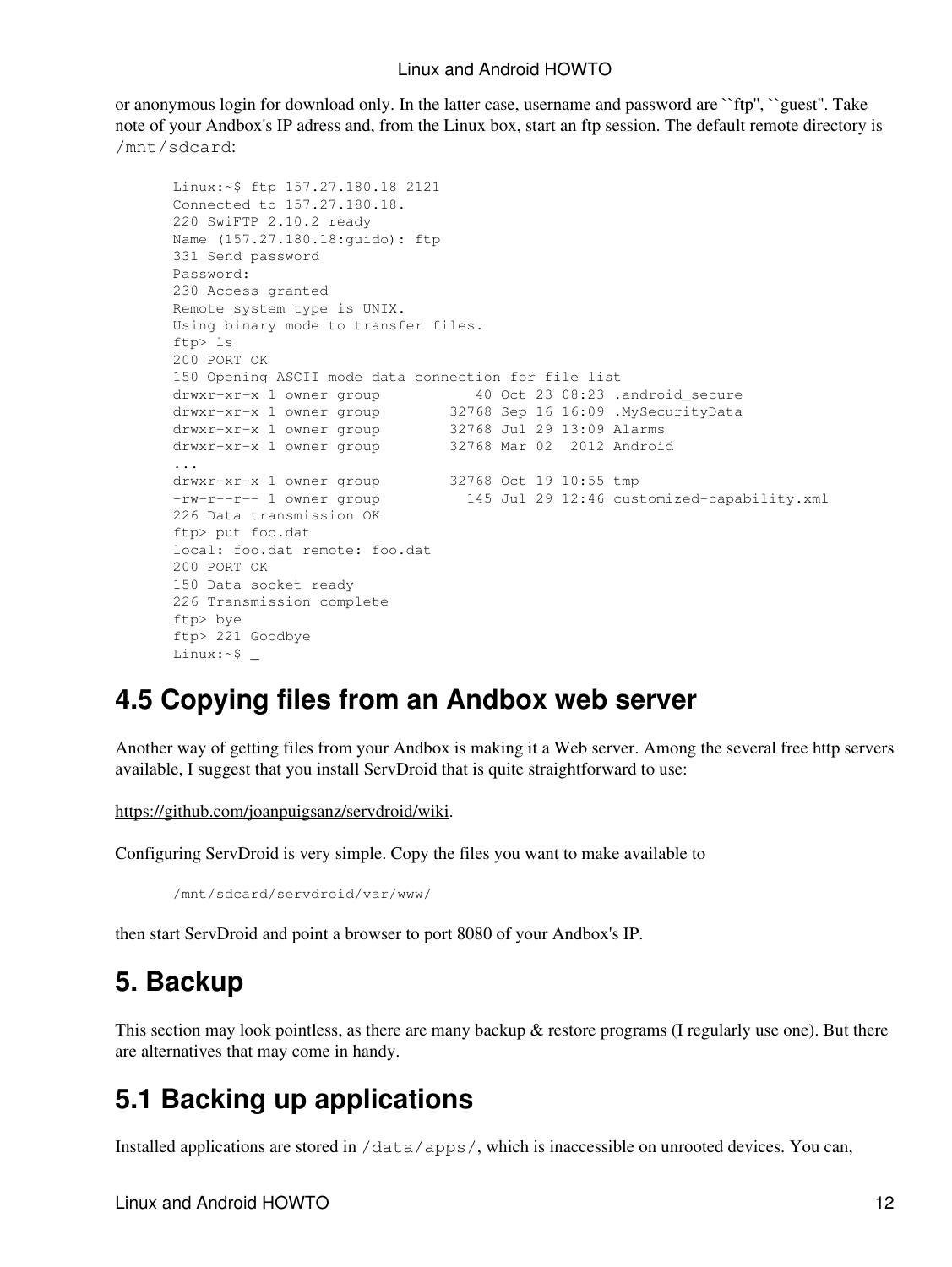however, backup your . apk files using Ghost Commander or the adb backup command. I prefer the former, which is way faster and more convenient (IMHO).

Start Ghost Commander and select a directory on the internal storage; for example, /mnt/sdcard/Tmp. Move to the other pane, select ``Home'', then ``Applications''. Select the applications you want to backup, the select ``Copy''. Please note that all applications will be listed, including system applications.

To copy the selected .apk to your Linux box, all you have to do is:

Linux~/backups/apk\$ adb pull /mnt/sdcard/Tmp/

To restore, say, foo.apk, use this command:

Linux~/backups/apk\$ adb push foo.apk /mnt/sdcard/Tmp/

Then open Ghost Commander, move to  $/$ mnt $/$ sdcard $/$ Tmp $/$ , and tap on foo.apk to install it.

# **5.2 Backing up applications data**

As explained in Section Main Directories in the Internal Storage, applications data is stored in directories under /mnt/sdcard/Android/data. You already have all the information you need to back up these directories!

# **6. Terminal emulator and shells**

If you're a geek, you'll want to use a command line interface on your Andbox. Properly configured, a terminal emulator will give you almost the same interface as the Linux terminal. This is especially useful if your Andbox has a physical keyboard.

If you're not a geek, you should install a terminal emulator nonetheless: it will be useful anyway, since you'll be able to use some important command-line commands like Busybox. More about this later.

One of the best FOSS options is Android Terminal Emulator, available here:

https://github.com/jackpal/Android-Terminal-Emulator/wiki

It provides a fully functional terminal emulator, which is invaluable for at least two reasons. First and foremost, you will be able to run most command-line programs available on Linux; in many cases, you can even compile them yourself. Secondly, the terminal makes the standard Android commands found in /system/bin and /system/xbin available to you. But *beware*: these are not the same as the standard Linux commands! They're only a subset of the standard GNU commands (even cp is missing: use cat file > newfile instead), and they usually don't behave exactly the same.

If you need a more complete command-line experience, you will also want to install a command-line environment like KBOX, ZShaolin, Terminal IDE, or Termux:

• KBOX3 (KBOX2 is an older version):

http://kevinboone.net/kbox3.html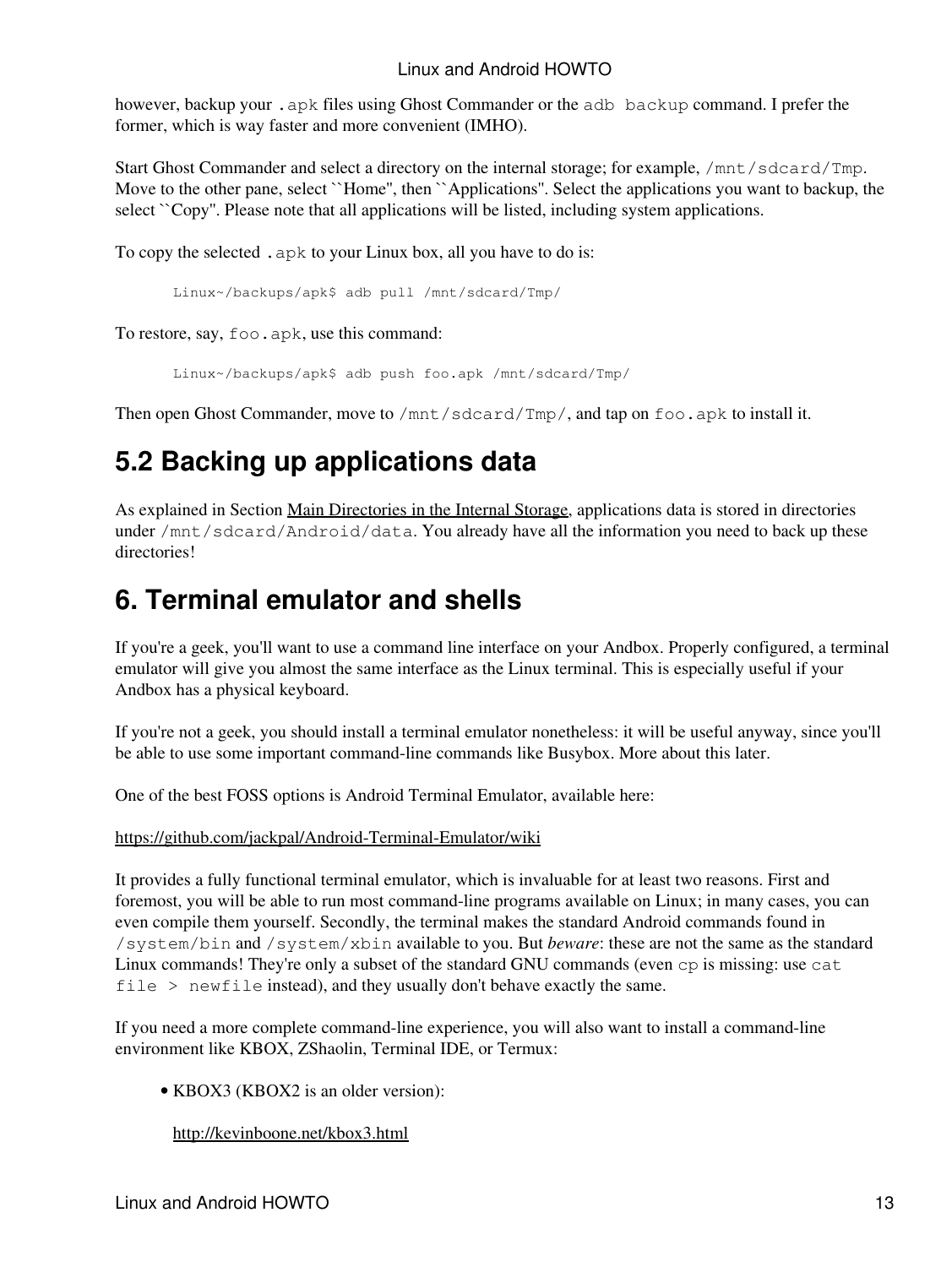KBOX is a compact and fully functional Linux-like command-line environment. It also provides additional software, such as gcc, tmux, the dropbear SSH server, and much more.

• Zshaolin:

http://www.dyne.org/software/zshaolin/

Zshaolin is a zsh-based terminal that provides lots (I mean *lots*) of additional free software. The whole thing is FOSS, but is not cost-free.

• Terminal IDE:

http://www.spartacusrex.com/terminalide.htm

It's a very complete Linux-like command-line environment. It's focused on development, providing Vim, gcc, mc, ssh, and loads of software. Once installed, it gives you the option ``Install System'' to install additional components, including the bash shell.

All of them are great programs: advanced users really can't do without a terminal.

Which one to install depends on how much sdcard space you can afford. If you have a few hundreds of MBytes to devote to it, I would suggest that you install Terminal IDE: it provides a very Linux-like experience. If you're short on storage, I suggest that you install KBOX: it's a very good compromise.

Users of Android 5 and later versions may want to install an alternative terminal emulator called Termux:

#### https://termux.com/

It's very nice and self-contained, i.e. it does not need KBOX or another command-line environment. Additional software can be installed simply using apt (Debian users, does that ring a bell?):

```
$ gcc
The program 'gcc' is not installed. Install it by executing:
  apt install gcc
$ \ldots
```
Termux is released under GPLv3, but some add-ons are available for a small fee.

## **6.1 Installing KBOX**

Whether to install KBOX2 or KBOX3 depends on your Andbox' Android version. I installed KBOX2 on two of my Andboxes, which run Android 4.\*, and KBOX3 on my new phone. In the following, I'll show how to install KBOX2; installing KBOX3 is very similar. Try KBOX3 first; if you get a segmentation fault running the KBOX3 installer, then try with KBOX2.

Download the base installer, called kbox2-base-installer or kbox3-install-base. Open Terminal Emulator and issue the following commands:

```
foo@android:/ $ cd
foo@android:/.../app_HOME $ cat /sdcard/Download/kbox2-base-installer > kbox2-base-install
foo@android:/.../app_HOME $ chmod 755 kbox2-base-installer
foo@android:/.../app_HOME $ ./kbox2-base-installer
UnZipSFX 6.00 of 20 April 2009, by Info-ZIP (http://www.info-zip.org).
   inflating: setup
```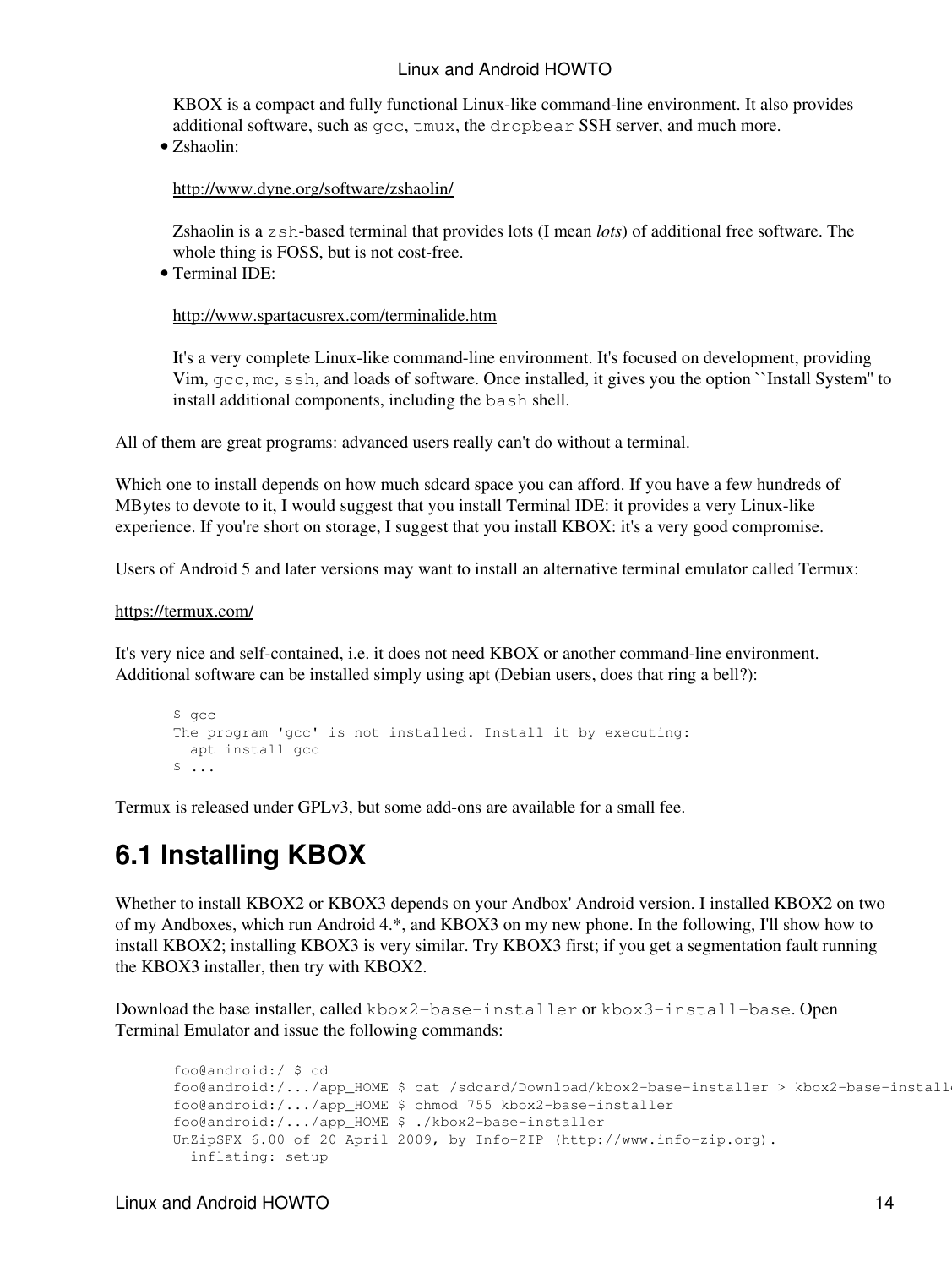```
 creating: installer-image/
  inflating: installer-image/install.sh
  inflating: installer-image/base-image.tar
  inflating: installer-image/busybox
  inflating: installer-image/.install.sh.swp
foo@android:/.../app_HOME $ ./setup
Running installer for KBOX2
Running installation script using busybox
CWD is /data/data/jackpal.androidterm/app_HOME
KBOX root directory is /data/data/jackpal.androidterm/app_HOME/kbox2
KBOX shell is /data/data/jackpal.androidterm/app_HOME/kbox2/bin/kbox_shell
```
If installation succeeds, you can replace the standard Android shell with KBOX's. Open the Terminal Emulator preferences, select ``Command line'', and change:

/system/bin/sh -

to:

```
/data/data/jackpal.androidterm/app_HOME/kbox2/bin/kbox_shell
```
Be very careful to write the above correctly! If you make a mistake, Terminal Emulator will not start and you will have to remove it and reinstall it.

Exit Terminal Emulator and reopen it. The command prompt should have changed to  $k$ box $\hat{s}$ :

kbox\$ pwd /home/kbox kbox\$ \_

Now you're working in a fake UNIX environment; many commands are provided by Busybox. If you want to access the Android file system, you'll find it under the /android\_root directory.

You may want to install additional software from KBOX home page. Depending on your KBOX version, either link:

http://kevinboone.net/kbox2\_downloads.html

#### http://kevinboone.net/kbox3\_downloads.html

Additional programs are provided as . deb packages. This is the very same format used by Debian and many other Linux distributions, but obviously the packages provided for KBOX only work on KBOX. Download the package you want and install it as in the following example. Let's install coreutils, an improved implementation that replaces the default provided by KBOX's BusyBox:

```
kbox$ dpkg -i /android_root/mnt/sdcard/Download/coreutils_8.22_kbox.deb
Unpacking coreutils (from /android_root/mnt/sdcard/Download/coreutils_8.22_kbox.deb)...
Setting up coreutils (8.22)...
kbox$ ls --color /android_root
...
```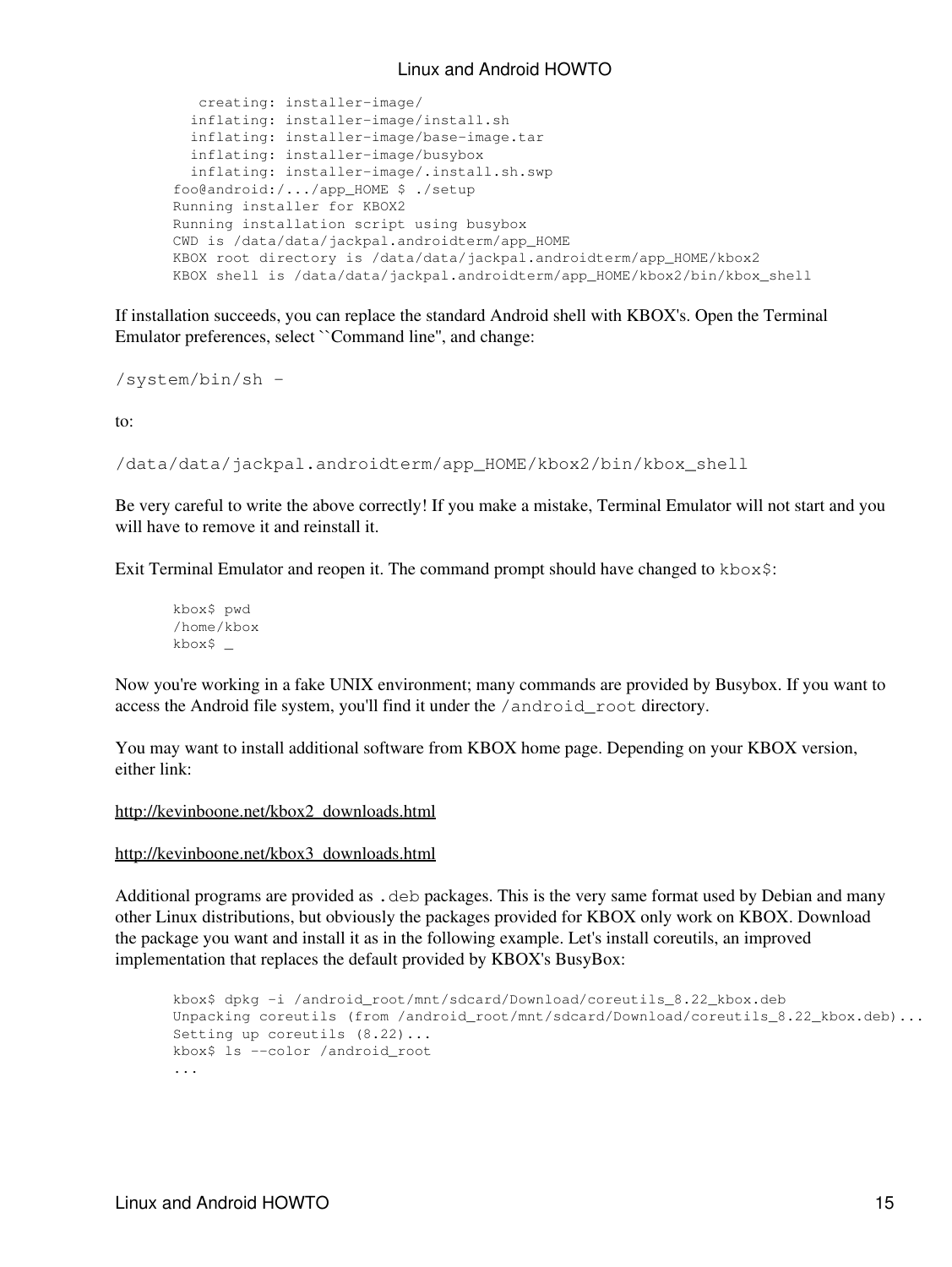### **Printing via FTP**

If you install the KBOX command-line ftp client, you *could* be able to print PDF files from your Andbox. I don't mean Google Cloud Print; and I repeat you *could*, because it actually depends on your printer's capabilities.

Some network printers include an FTP server, and you can print PostScript or PDF files sending them directly to the printer via FTP. First of all, find out whether your printer supports FTP:

```
Linux:~$ nmap MY.OFFICE.PRINTER
Starting Nmap 6.40 ( http://nmap.org ) at 2015-10-22 11:08 CEST
Nmap scan report for MY.OFFICE.PRINTER (10.15.130.105)
Host is up (0.00023s latency).
rDNS record for 10.15.130.105: csf-p1-v7913500307.xxx.yyy.zzz
Not shown: 990 closed ports
PORT STATE SERVICE
21/tcp open ftp
23/tcp open telnet
80/tcp open http
139/tcp open netbios-ssn
514/tcp open shell
515/tcp open printer
631/tcp open ipp
7443/tcp open oracleas-https
8080/tcp open http-proxy
9100/tcp open jetdirect
Nmap done: 1 IP address (1 host up) scanned in 12.27 seconds
Linux:~$ _
```
As you can see, the above printer (it's an Aficio MP 4001) has an open FTP port, in addition to the standard JetDirect port 9100 and many others (that should be closed, but still...)

From KBOX, run the ftp client and copy a file to the printer as in the following session. The user name is ``ftp'', the password is ``guest''. These are common FTP defaults.

```
kbox$ ftp MY.OFFICE.PRINTER
Connected to csf-p1-v7913500307.MY.OFFICE.DOMAIN
220 NRG MP 4001 FTP server (7.34) ready.
Name (MY.OFFICE.PRINTER:guido): ftp
331 Password required for ftp.
Password:
230 User ftp logged in.
Remote system type is UNIX.
Using binary mode to transfer files.
ftp> put my_file.pdf
local: my_file.pdf remote: my_file.pdf
200 PORT command successful.
150 Opening BINARY mode data connection for 'my_file.pdf'.
226 Transfer complete.
24057 bytes sent in 0.00 secs (405054.5 kB/s)
ftp> bye
221 Goodbye.
kbox$ _
```
When the file is transfered to the printer, it will be printed.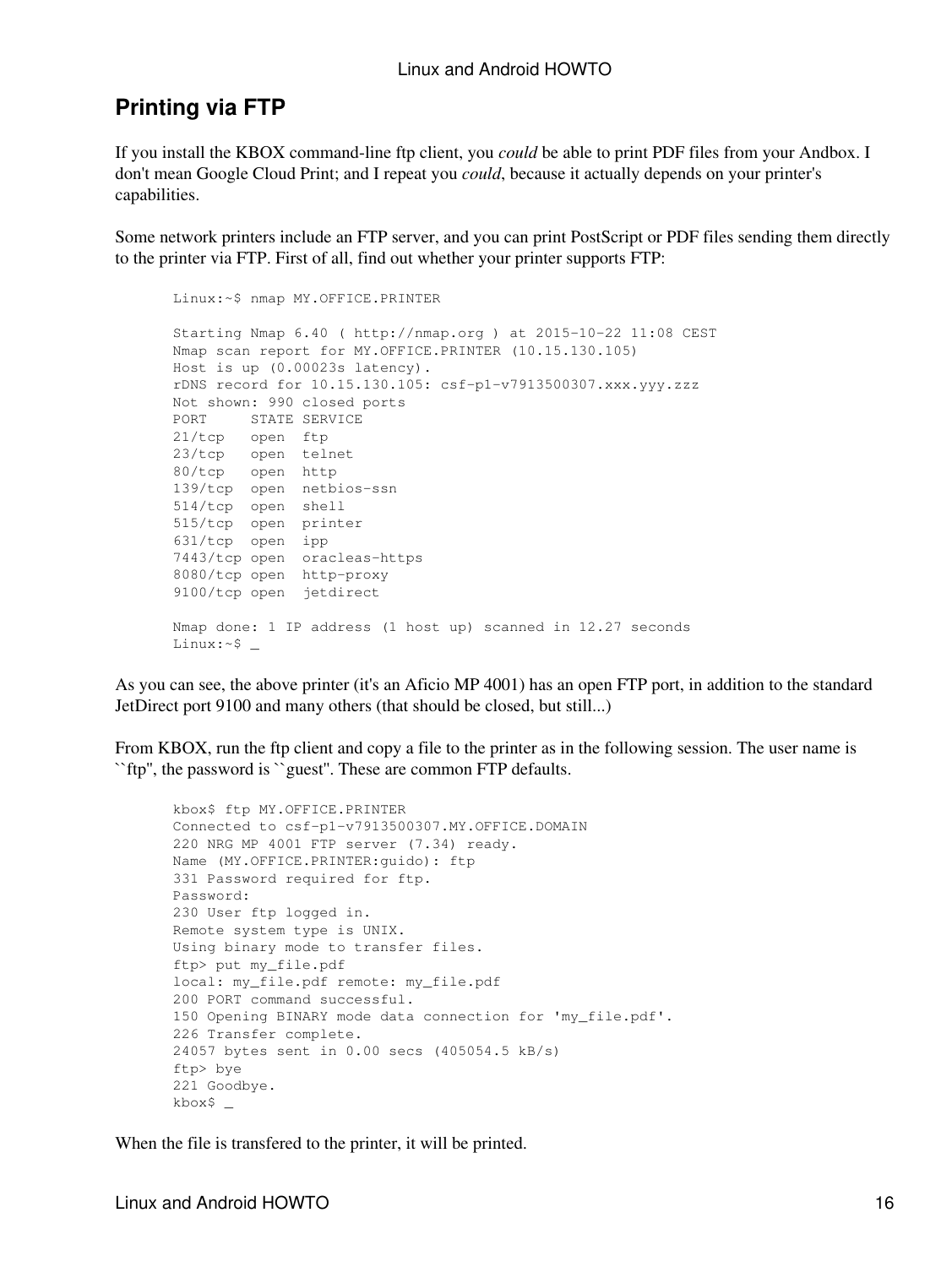I successfuly tested this method on several HP and Aficio network printers. Obviously, you mileage may vary; for instance, you may need to provide a real user name and password instead of ``ftp'', ``guest''. Ask your local sysadmin (and buy him/her a beer while you're at it).

Ghost Commander provides access to ftp servers natively, so it can be used instead of the command-line ftp client.

## **6.2 Remote shell via SSH**

In addition to local shells, you can open a shell on your device remotely, via ssh; you will need a ssh server on the Andbox. Such server is SSHelper (free software, GPL'ed):

#### http://arachnoid.com/android/SSHelper/

Since it runs on unrooted devices, it uses the port 2222 instead of the standard port 22; i.e., to connect to it from the Linux terminal you will do:

```
Linux:~$ ssh -p 2222 157.27.188.78
The authenticity of host '[xx.xx.xx.xx]:2222 ([xx.xx.xx.xx]:2222)' can't be established.
ECDSA key fingerprint is 20:3f:f1:c1:3b:ce:fb:61:3e:a3:bb:0d:a4:15:54:c7.
Are you sure you want to continue connecting (yes/no)? yes
Warning: Permanently added '[xx.xx.xx.xx]:2222' (ECDSA) to the list of known hosts.
SSHelper Version 7.8 Copyright 2014, P. Lutus
Default password is "admin" (recommend: change it)
guido@157.27.188.78's password: 
Android:2.6.39.4-g9560a99
app_105@android:/data/data/com.arachnoid.sshelper/home $ _
```
The connection uses the standard Android shell, /system/bin/sh. Nothing prevents you from starting, say, KBOX. All you have to do is type the full path of the KBOX shell:

```
...home $ /data/data/jackpal.androidterm/app_HOME/kbox2/bin/kbox_shell
kbox$ _
```
## **6.3 Compiling C programs, Linux side**

Once you have a terminal emulator, you can add a lot of command-line based software to your Android box. If you're a geek, this is an invaluable extension that makes your Andbox closer to a "real" computer; but even if you're a casual user, please read on.

You can compile C programs directly on your Andbox, and also on your Linux box. In the latter case, you use a so-called *cross compiler toolchain*: a compiler and associated binutils that produce code for Android. In many cases, but not only, for the ARM cpu.

Most Linux distributions provide one or more cross compiler toolchains that target ARM on Android. On my box, I installed the package gcc-arm-linux-androideabi and its dependencies. If your Linux distributions doesn't include it by default, get the relevant toolchain from the NDK home page:

#### http://developer.android.com/ndk/downloads/index.html

Another toolchain that targets Android on x86 CPUs is called  $qcc-i686-linuz-android$ .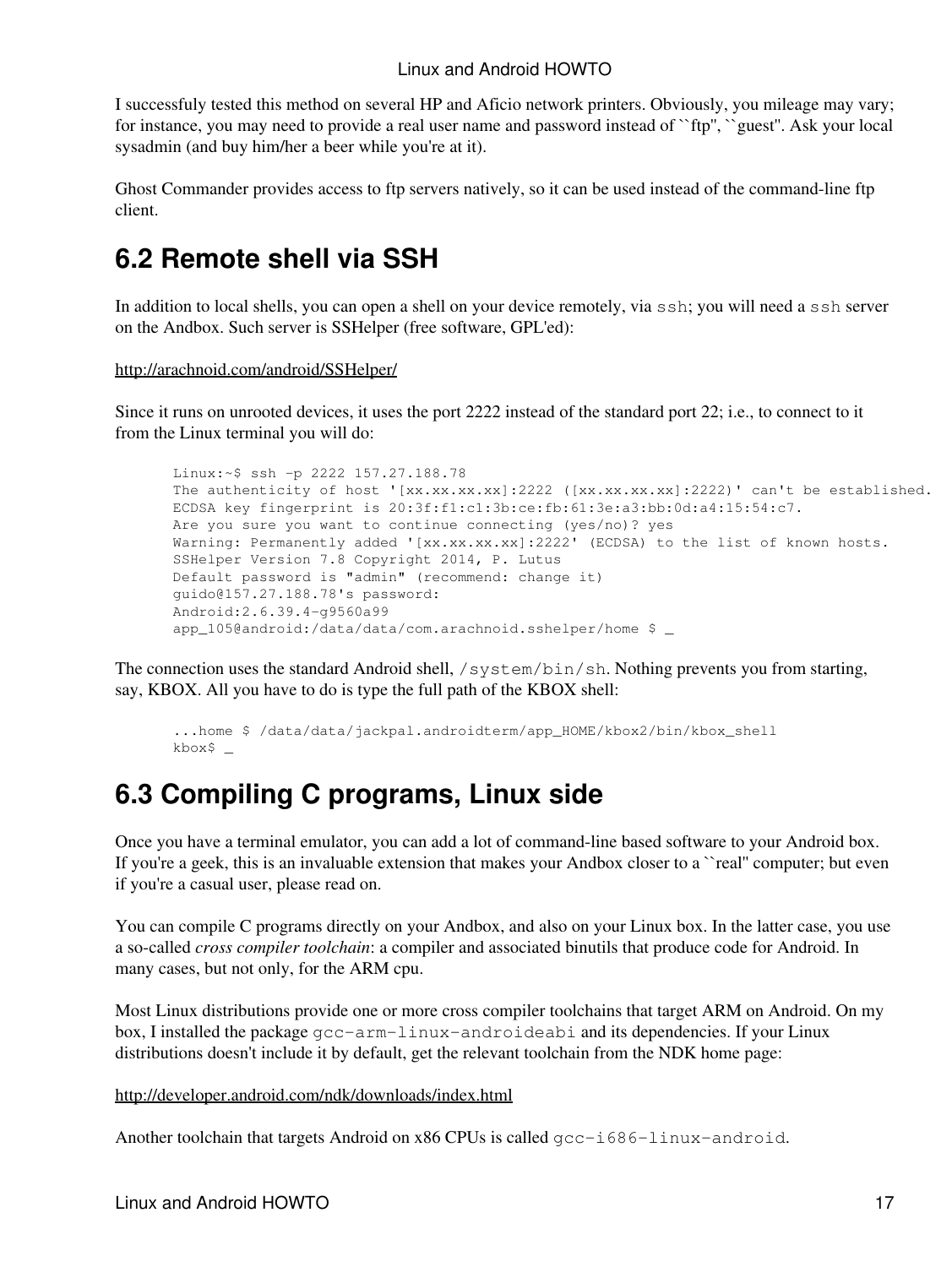Choose the relevant architecture and download the binary package for Linux 32-bit or 64-bit. The directory

toolchains/arm-linux-androideabi-4.9/prebuilt/linux-x86/bin/

contains prebuilt binaries: include that directory in the \$PATH. MIPS and x86 binaries are also available.

Supposing you're compiling for ARM, the compiler is called  $arm-linux-androideabi-qcc$ . You use it instead of  $qcc$  to compile Android binaries. In general, all binutils have a  $arm-limux-androideabi$ prefix.

```
Linux:~$ arm-linux-androideabi-gcc -static -o hello hello.c
Linux:~$ arm-linux-androideabi-strip hello
Linux:~$ file hello
hello: ELF 32-bit LSB executable, ARM, EABI5 version 1 (SYSV), statically linked, strippe
Linux:~$ _
```
The -static option makes the executable self-contained. It may be necessary to avoid problems with shared libraries, but it also makes the executable larger.

Now you can copy the program to your Android box, but you can't copy it to any directory of your choice. In fact, if you copy a program to a directory in the internal memory, like /mnt/sdcard, you'll be unable to run the program as it lacks the 755 permissions. Remember, /mnt/sdcard is mounted as VFAT, so it cannot provide file permissions.

Fortunately, the Android file system has a directory that is writeable and supports file permissions: /data/local/tmp. Unlike the /tmp directory in Linux, files in this directory are not deleted at boot time.

Here is how to copy (all Android versions) and run (Android older than 5.\*) your application on the Andbox:

```
Linux:~$ adb push hello /data/local/tmp
57 KB/s (2752 bytes in 0.046s)
geo:~$ adb shell
shell@android:/ $ cd /data/local/tmp
shell@android:/data/local/tmp $ chmod 755 hello
shell@android:/data/local/tmp $ ./hello
Hello, world!
32|shell@android:/data/local/tmp $ exit
Linux:~$ _
```
Beware: Android 5.\* has better security policies and will not allow running programs from /data/local/tmp, or even accessing that directory. From the terminal, you'll have to copy the compiled programs to a directory where you have write and execute permissions. Beware: you will have to copy files in the blind, specifying their exact names, no wildcards allowed!

For instance, using KBOX:

```
kbox$ ls /android_root/data/local/tmp
ls: cannot open directory /android_root/data/local/tmp: permission denied
kbox$ cp /android_root/data/local/tmp/hello .
kbox$ ls
hello
kbox$ chmod 755 hello
kbox$ ./hello
hello, world!
kbox$ _
```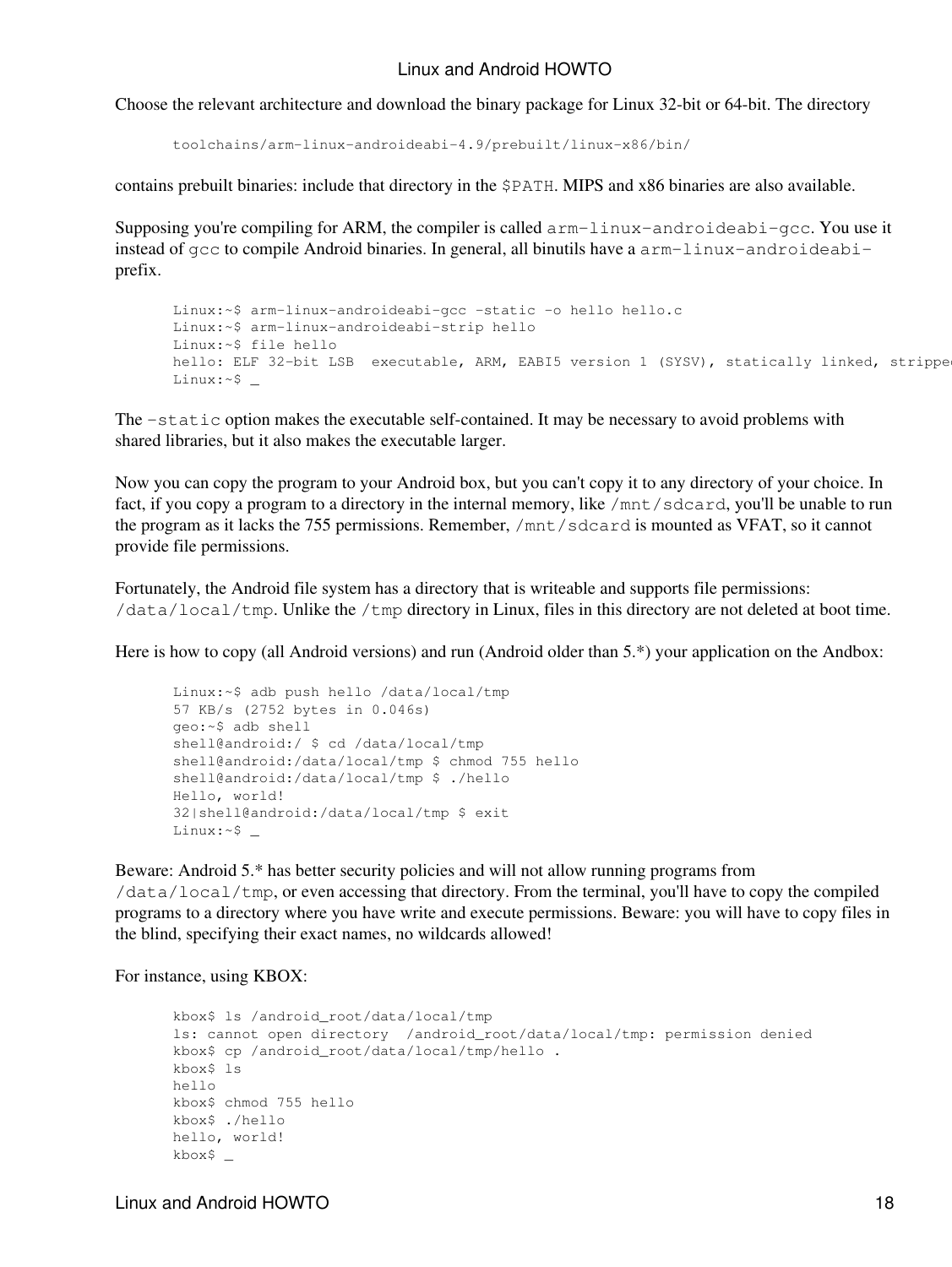A remarkable list of command-line programs can be easily compiled for Android. Among others, I ported the Bywater BASIC interpreter:

http://sourceforge.net/projects/bwbasic/

(minor tweaks were needed: I added  $-DHAVE$  ISNAN=1 to the DEFS in the Makefile, and also  $\# \text{define}$ uint64\_t unsigned long at the top of bwbasic.h)

The C version of the e3 text editor (version 2.7.1) can be compiled with no tweaks at all:

https://sites.google.com/site/e3editor/

same for the ABC music tools:

http://abcplus.sourceforge.net/

In general, any program that doesn't depend on fancy libraries is readily portable to Android. Explanations on compiling stuff in Android are available here:

http://kevinboone.net/android\_native.html.

Compile the programs you need, copy them to  $\delta$  /data/local/tmp/, and make sure this directory is included in the \$PATH of your favourite terminal.

### **6.4 Compiling C programs, Android side**

The simplest way to compile programs on an Android box is installing Terminal IDE, cited above, and its ``System'' that includes the gcc compiler. It's included, but as a compressed archive: it's up to the user to unpack it and install it. Let's see how to do it.

Start Terminal IDE, enter the terminal and insert these commands:

```
cd system
tar zxvf android-gcc-4.4.0.tar.gz
cd
vi .bashrc
```
Surely you can use  $\forall i$ , can't you? Move to the end of the file and add this line:

export PATH=\$HOME/system/android-gcc-4.4.0/arm-eabi/bin:\$PATH

save, exit vi, exit Terminal IDE then restart it. You have expanded the PATH to include the directory containing the gcc executable. Now you should be able to run it:

gcc gcc: no input files

That's it! From now on, you can compile programs directly on your Android box. Don't expect to be able to compile every single, though.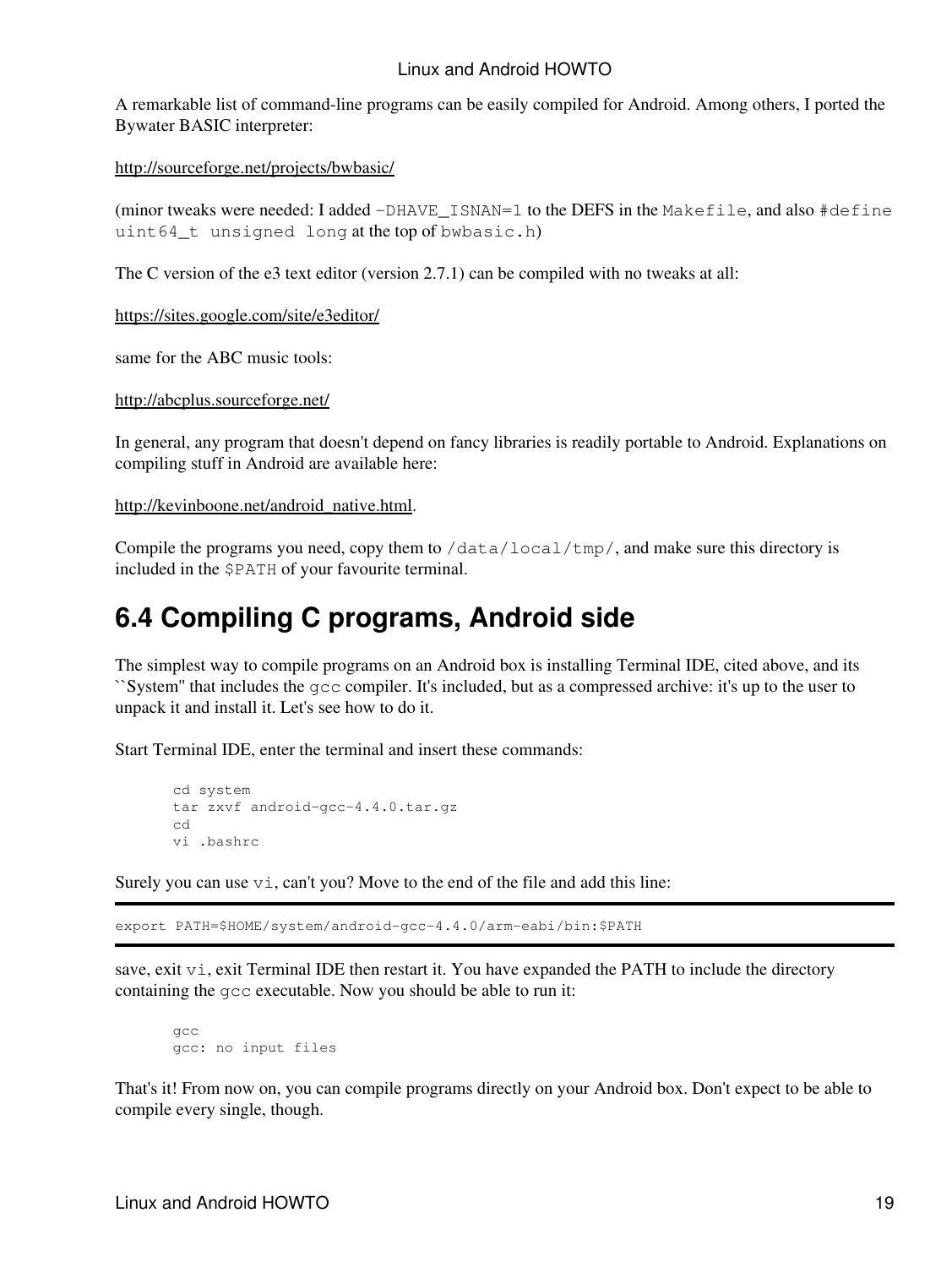# **6.5 CCTools**

As the CCTools home page states, ``CCTools is native IDE for Android devices. It includes C/C++/Lua/GNU Makefile/Shell source code editor with syntax highlighting and complete android gcc toolchain for arm/mips/x86 devices.''

CCTools is a very nice addition, and it also provides support for Fortran, SDL and much more. I suggest that you give it a try.

# **7. Remote control**

An Andbox can be turned into a remote that works via WiFi, Bluetooth, or USB, to control a PC or other devices. Conversely, a PC can be used to remotely control your Andbox.

# **7.1 Web interface to android**

There are several free-as-in-free-beer programs that provide a Web interface to Wi-Fi connected Andbox: AirDroid, 3CX DroidDesktop, RemoteDesktop, and many others. These programs let you access your device and manage files, SMS, multimedia, and more. Great programs, really: too bad they're not FOSS.

As of this writing, the only FOSS program that provides the same functionality (and much more) is Webkey, released under the GPL:

### https://code.google.com/p/webkey-dev/downloads/list

It lets you fully control your device via WiFi or 3/4G using a browser. Unfortunately, it requires root: but it's such an incredibly great program, you may want to root your device just to use it.

Enable Wi-Fi, start Webkey and take note of the https address. Open a browser on the Linux box and go the https address to be greeted by Webkey's login page. Click on ``Registration'', insert a username and password and click on ``Create new user". Webkey will ask for your permission to allow the user to control the phone. Using the newly created credentials, you can now log in.

Now, put the Andbox down and navigate through available options. Everything you can do on the Andbox can be done in Webkey's page: it provides a terminal, file manager, screenshot, program control, and *much* more!

# **7.2 Android as a remote**

Many commercial and/or free-as-in-free-beer applications exist; just search the web to find them. FOSS applications worth mentioning are:

Gfx Tablet (MIT License): it turns the Andbox into a Wi-Fi graphics tablet, useful for drawing in • applications like GIMP. It needs a sudo'ed Linux-side server (networktablet).

Home: http://rfc2822.github.io/GfxTablet/

RemoteDroid: WiFi only, GPL'ed. It also provides a handy keyboard that includes T9. •

Home: https://code.google.com/p/remotedroid/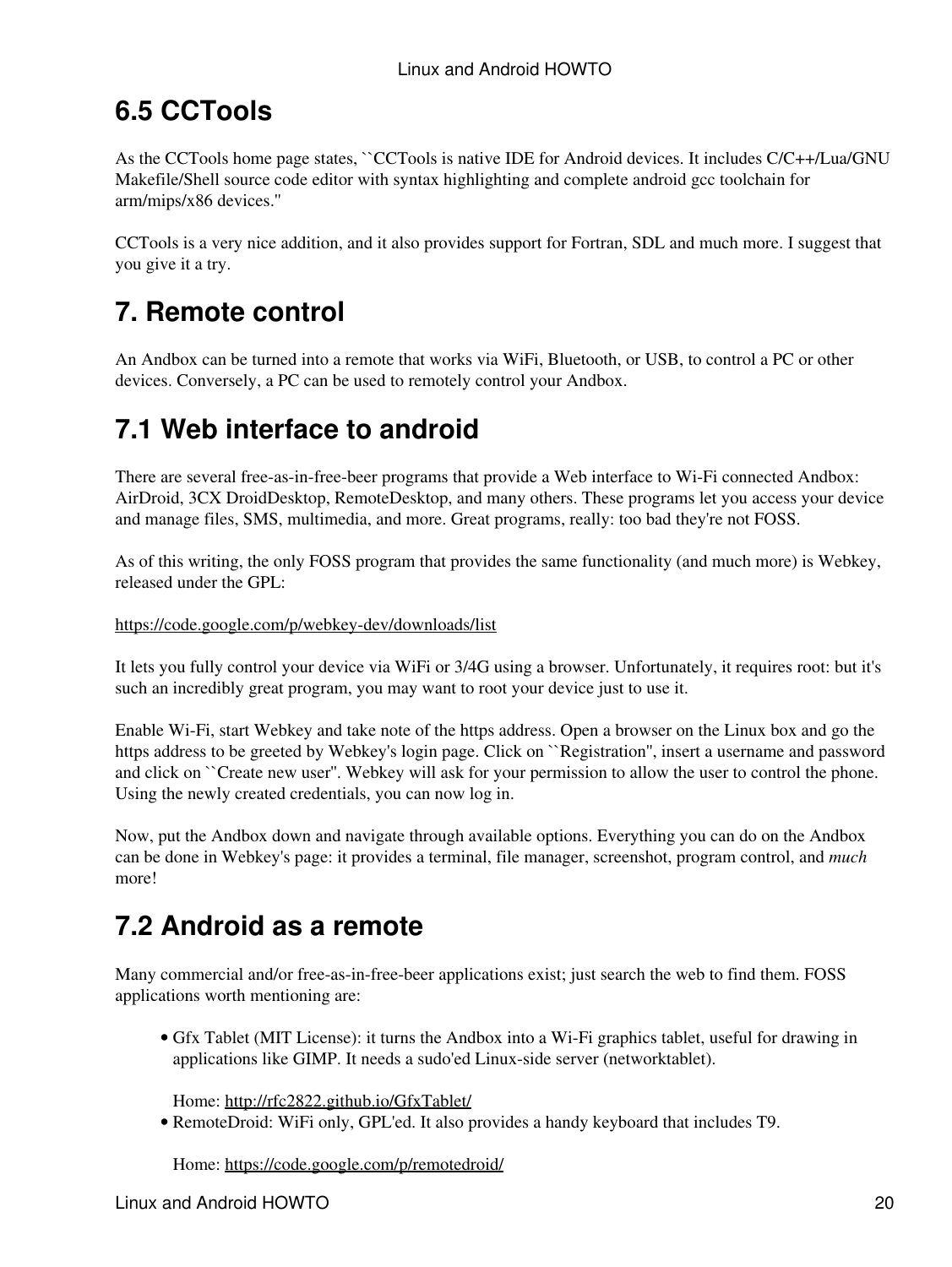PRemoteDroid: WiFi and Bluetooth (libbluetooth-dev required). Released under generic Open Source • license.

Home: https://code.google.com/p/premotedroid/

Gmote: WiFi, it's meant to be a multimedia controller. Released under the Apache license. •

Home: https://code.google.com/p/gmote/

• DroidPad (GPL3): USB and WiFi. To make it work as a normal user, issue the command sudo chmod 666 /dev/uinput.

Home: http://www.digitalsquid.co.uk/droidpad/.

• Anyremote (GPL2): Bluetooth, Wi-Fi or just TCP/IP connection.

Home: http://anyremote.sourceforge.net/

They all work in a similar manner. First off, you install a ``server'' program on the Linux box, then use the Android application that talks to it. Let's see, for instance, how to install RemoteDroid.

Copy the server RemoteDroidServer. jar somewhere to your Linux box, then run it:

Linux:~\$ java -jar RemoteDroidServer.jar

A window will pop up, showing some information and the IP address you can connect to. Activate WiFi on the Andbox (3G/4G/xG is not supported), launch RemoteDroid, and provide the IP address you were shown. There you are: slide your finger on the Android screen and see the arrow move on the Linux box.

## **7.3 X servers**

If you're a geek, you know that you can run a program on a remote computer and display its graphical user interface on another computer. This useful feature is provided by the X server; most Linux distributions use X.Org.

At least two Android X server implementations are available:

- android-xserver: http://code.google.com/p/android-xserver/
- XSDL, http://sourceforge.net/projects/libsdl-android/files/apk/XServer-XSDL/

I encountered a few issues using android-xserver, while XSDL gave me no problems. XSDL is pretty self-explanatory: when you first start it, it asks for your permission to download and install additional fonts. Then, it gives you instructions on how to start a window manager and an application on the remote Linux (or Unix) machine.

Start XSDL, then start Terminal IDE and run these commands:

```
terminal++@157.27.100.1:~$ ssh user@remote.linux.machine
user@remote.linux.machine's password:
Linux:~$ export DISPLAY=157.27.0.1:0 # IP of Andbox
Linux:~$ marco & # window manager
Linux:~$ gimp
```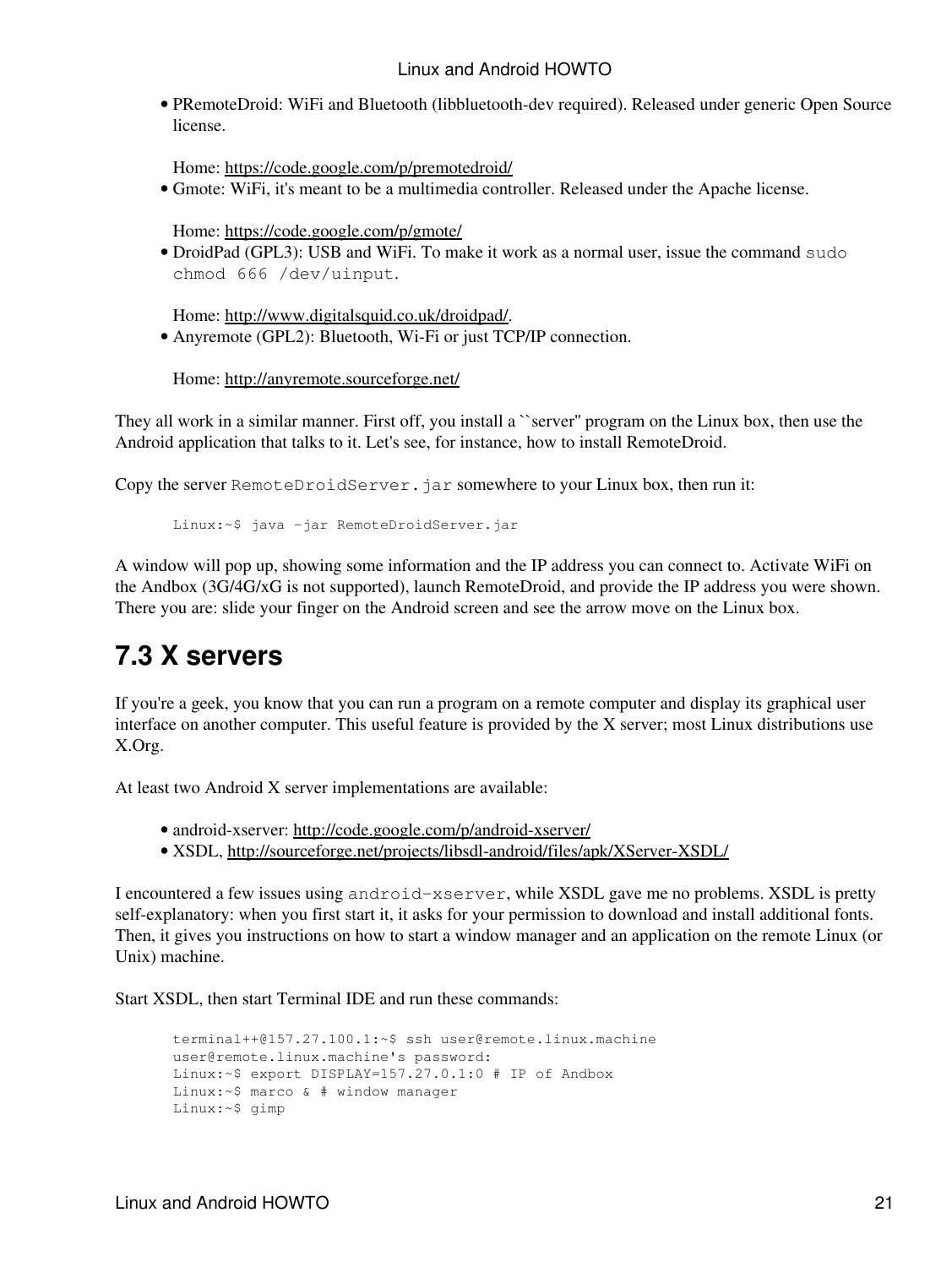At this stage, you'll have the Gimp running on the remote machine and displaying its user interface on the Andbox. Now you can enjoy the awkward experience of using a graphical application without a physical mouse!

# **7.4 VNC client**

Using a VNC client you can control a remote graphical session from your Andbox. Several VNC clients exist; a GPL'ed one is androidVNC,

https://code.google.com/p/android-vnc-viewer/

also available from F-Droid.

You will also need a VNC server on the Linux remote machine. There are many VNC servers available; in the following example I'll use Tight VNC, GPL'ed,

http://www.tightvnc.com

The first command you must provide on the Linux box is tightvncpasswd, which lets you set an access password for VNC sessions (user name is not required). Once you've set your password, start the server:

```
Linux:~$ tightvncserver 
New 'X' desktop is linux-machine:1
Creating default startup script /home/guido/.vnc/xstartup
Starting applications specified in /home/guido/.vnc/xstartup
Log file is /home/guido/.vnc/geo:1.log
```
The server is started, most probably on TCP port 5901 (check the log file). A new file, \$HOME/.vnc/xstartup, has been created: you're free to modify it to customize your VNC session.

Now, run androidVNC and provide the connection information. Colour depth will influence your connection speed; the fewer colours, the faster the connection. Again, enjoy the awkward world of mouse-less user interface!

## **8. Taking screenshots and screencasts**

Some Android versions let the user take a screenshot natively, usually holding the Power and Volume Down buttons together. For all others, there's DroidAtScreen:

http://droid-at-screen.ribomation.com/

This application is invaluable if you want to display your Android screen on a computer and/or a projector.

On the Andbox, all you have to do is enable USB debug. DroidAtScreen is a Java application that runs on the Linux box, where it needs adb. Extract the .jar file and run it:

Linux:~\$ java -jar droidAtScreen-1.0.2.jar &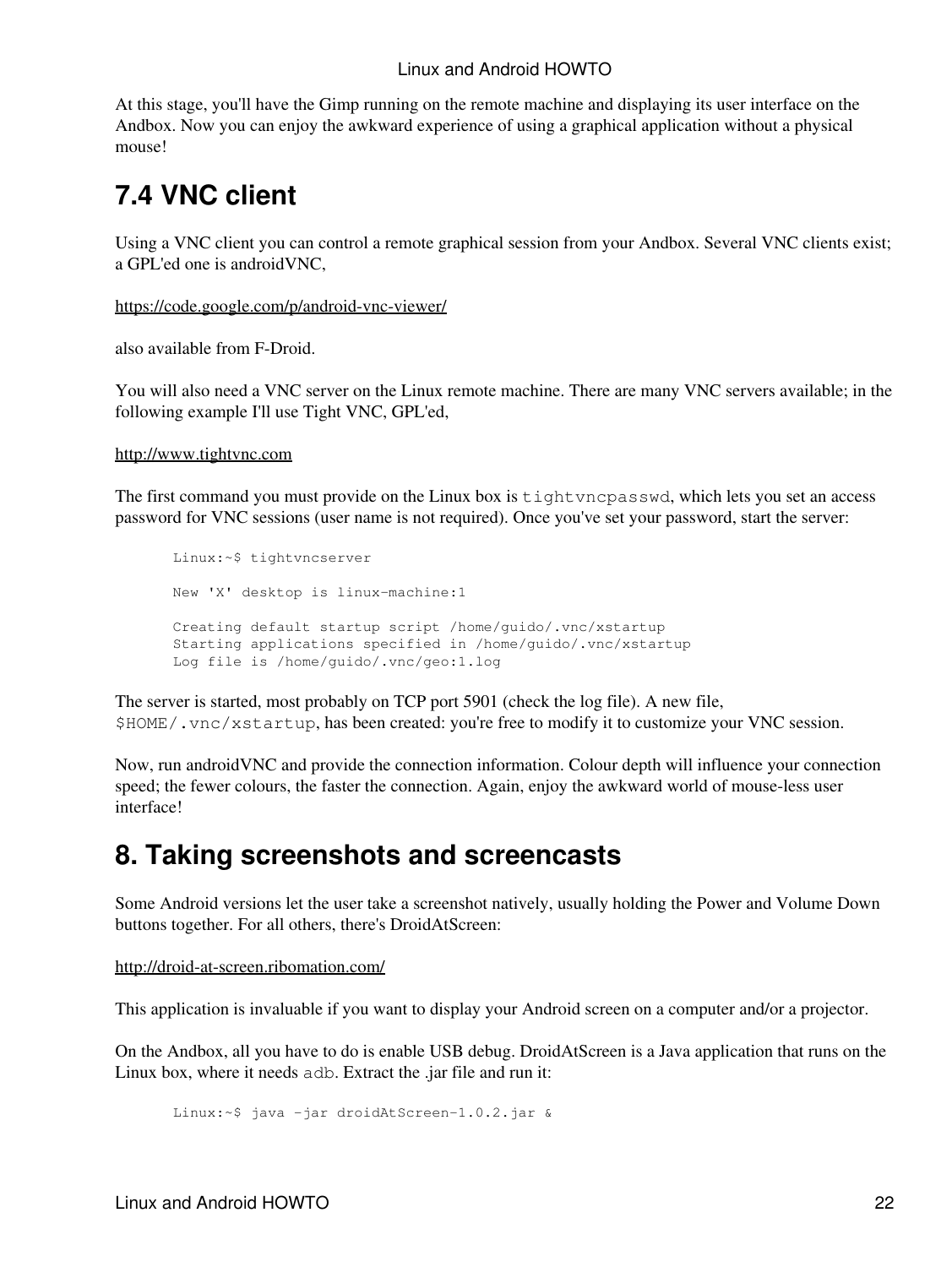Then configure DroidAtScreen telling it where to find the adb executable; type in its full path. You may have to click on Restart ADB and/or Reload Devices.

## **9. Sharing GPS via Bluetooth**

One of the most useful features of many Andboxs is the integrated GPS circuitry. GPS-enabled Android phones can share the location with other devices, including Android and Linux machines. All you need is Bluetooth and some software.

# **9.1 Sharing from Android to Android**

Let's suppose that you have a GPS-enabled Android phone and a GPS-less Android tablet. On the phone, you can install a program that turns it into an NMEA GPS---that is, a GPS receiver that can ``talk'' to other devices using the NMEA protocol. On the tablet, you will install a program that connects to the NMEA GPS and reads the location info.

Bluetooth GPS for Android,

http://sourceforge.net/projects/bluegps4droid/

is the program you need to connect to the NMEA GPS. In our example, you will install it on the tablet.

On the phone, you have more choice. I tested the following NMEA programs, all of which worked well:

GPS over BT: •

https://play.google.com/store/apps/details?id=com.Saenko.GpsOverBt

It's the most complete of the bunch: provides a lot of information on the visible satellites, GPS position and so on. Free to use, unknown license.

• Share GPS:

http://sharedroid.jillybunch.com/

It's pretty simple to use; free to use, unknown licence.

• GPS 2 Bluetooth:

http://android.cajax.net/

This program is extremely simple to use: it's basically an on/off button to enable the external GPS. Free to use, unknown licence.

BlueNMEA: •

http://max.kellermann.name/projects/blue-nmea/

It's a tiny, very basic program. It's free to use, sources available, unknown licence.

Once you have the software installed on the devices, you're ready to go. First of all, enable GPS on the phone and get the fix. Then, enable bluetooth on both devices and pair them. Then start the NMEA app of your choice on the phone.